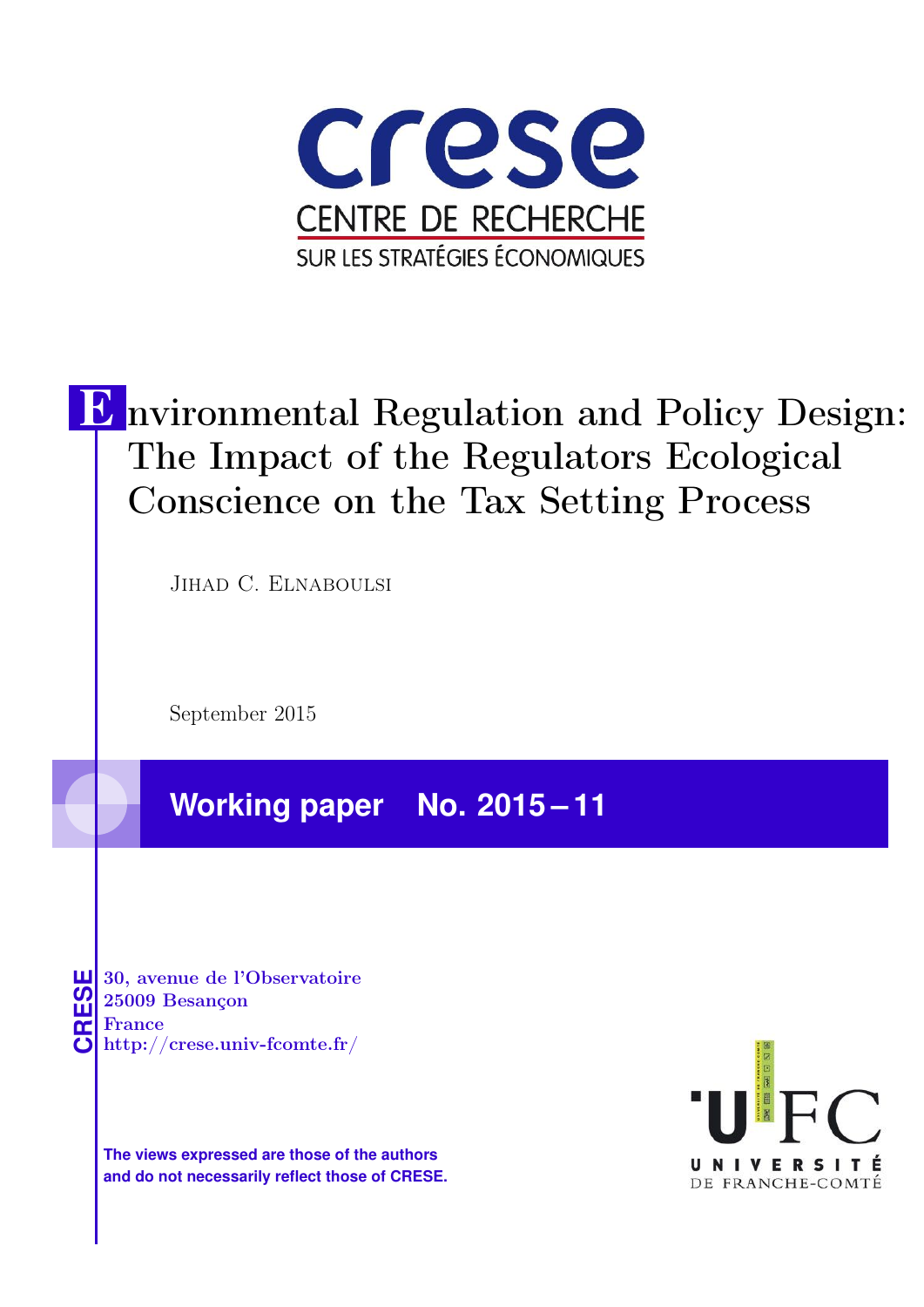# Environmental Regulation and Policy Design: The Impact of the Regulator's Ecological Conscience on the Tax Setting Process

#### J. C. Elnaboulsi $a^*$

<sup>a</sup>CRESE EA3190, Univ. Bourgogne Franche-Comté, 45 D Av. de l'Observatoire, F-25000 Besançon, France. E-mail: jihad.elnaboulsi@univ-fcomte.fr

This paper presents an analysis of environmental policy in imperfectly competitive markets. We investigate how environmental taxes should be optimally levied in a precommitment policy game and their effects on social welfare. The paper also examines the potential impacts of the regulator's environmental conscience on policy setting. We start the analysis with a benchmark model where all players are environmentally dirty in the marketplace. We then extend the model to the case in which the market is composed of a mix of dirty and clean strategic players. We show that, in both cases, the regulator must necessarily trade off between regulation of environmental quality and the industry production inefficiency problems. Furthermore, the results show how higher levels of concern for environmental issues outweigh the under taxation problem that arises in order to avoid further reductions in welfare. Finally, we show that the existence of clean players produces positive social externalities. Under an ex ante environmental policy game, higher social welfare outcomes are possible.

Key Words: Environmental Policy, Emissions Tax, Environmental Conscience, Social Welfare, Strategic Behavior, Oligopoly Competition.

Jel: D60, D82, L13, Q28.

## Introduction

Much environmental economic research efforts have been put into studying environmental instruments as a mean of improving and protecting the environment. Market-based instruments are attracting increasing attention and provide stronger long term incentives than other environmental policy instruments (OECD, 2006a, 2010). Environmental taxes

<sup>\*</sup>Part of this research has received financial support from FCT, Fundação para a Ciência e a Tecnologia, project "PTDC/EGE-ECO/114477/2009".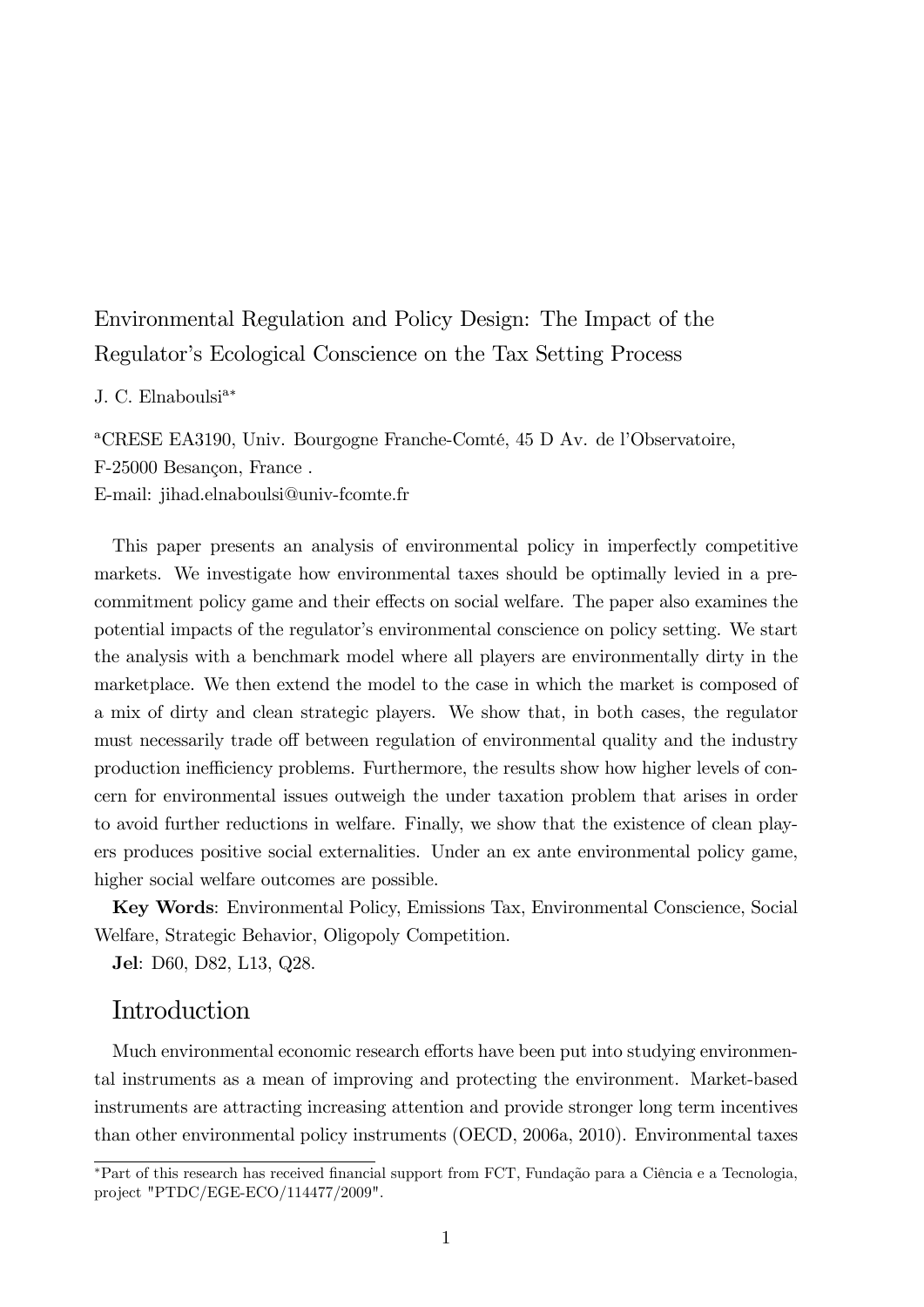are one of the major features of the market-based instruments in designing environmental policies, and are one of the most widely used and historically experienced instruments<sup>2</sup>. However, there remains a high potential for a wider use of these instruments especially to slow down global warming, provided that they are properly designed (Nordhaus, 2007; Kerkhof et al. 2008).

In theory, environmental taxes have many advantages when compared to other instruments and policies. They allow least-cost abatement, raise governmental revenues in part for fiscal consolidation, provide incentives to polluters to internalize the negative effects of their activities, etc.<sup>3</sup> Therefore, it is well known today that the proper design of environmental taxation does not only depend on the environmental damage caused by economic activities but it also depends on other economic variables and distortions (Bovenberg and de Mooij, 1994).

The structure and the efficiency properties of emissions taxes have been widely analyzed under perfect competition and monopoly. More recently, there has been a growing interest in the analysis of market-based instruments under oligopoly conditions, especially duopolistic markets. Emissions taxes are not immune to market power concerns and to strategic behavior. In addition, under imperfectly competitive conditions, environmental regulation affects products' environmental features and the performance of the market.

In setting environmental policy, Pigouvian taxation is regarded as a benchmark. Under perfect competition, the desired internalization of the external damages is complete, and the optimal Pigouvian tax is the same for all polluters. Buchanan (1969) was the pioneer in challenging the Pigouvian tax by considering the other polar case, the monopoly. He suggested that the monopolist's sub-optimal level of output is the source of a basic dilemma for the formulation of policy to regulate externalities. Emissions taxation provides an incentive for pollution abatement, but, at the same time, raises the firm's marginal cost and thereby induces a reduction in output. Thus, the monopoly power distorts and affects heavily the tax optimality since the monopoly will simply hold down its output. Monopolistic market structure leads to a second best solution due to the loss in efficiency from the contraction in output: the optimal emissions tax is less than marginal external damages. As a result, when public authorities implement an environmental

<sup>&</sup>lt;sup>2</sup>Since 1991, there has been an increase in the number of countries which implement market-based instruments, and it looks like there is considerable scope for their much wider use. The OECD (2006b, 2010) shows empirically that many market-based instruments, including taxes, have a positive influence on the environmental quality.

<sup>&</sup>lt;sup>3</sup>Different OECD Member States impose emissions taxes on several industries to fund the cleanup of highly polluted activities such as inactive hazards and to partially subsidize the development of renewable energies. For example, a regulatory fee on lead paint manufacturers imposed by the State of California was used in part to fund government programs that addressed the health risks of children exposed to lead paint.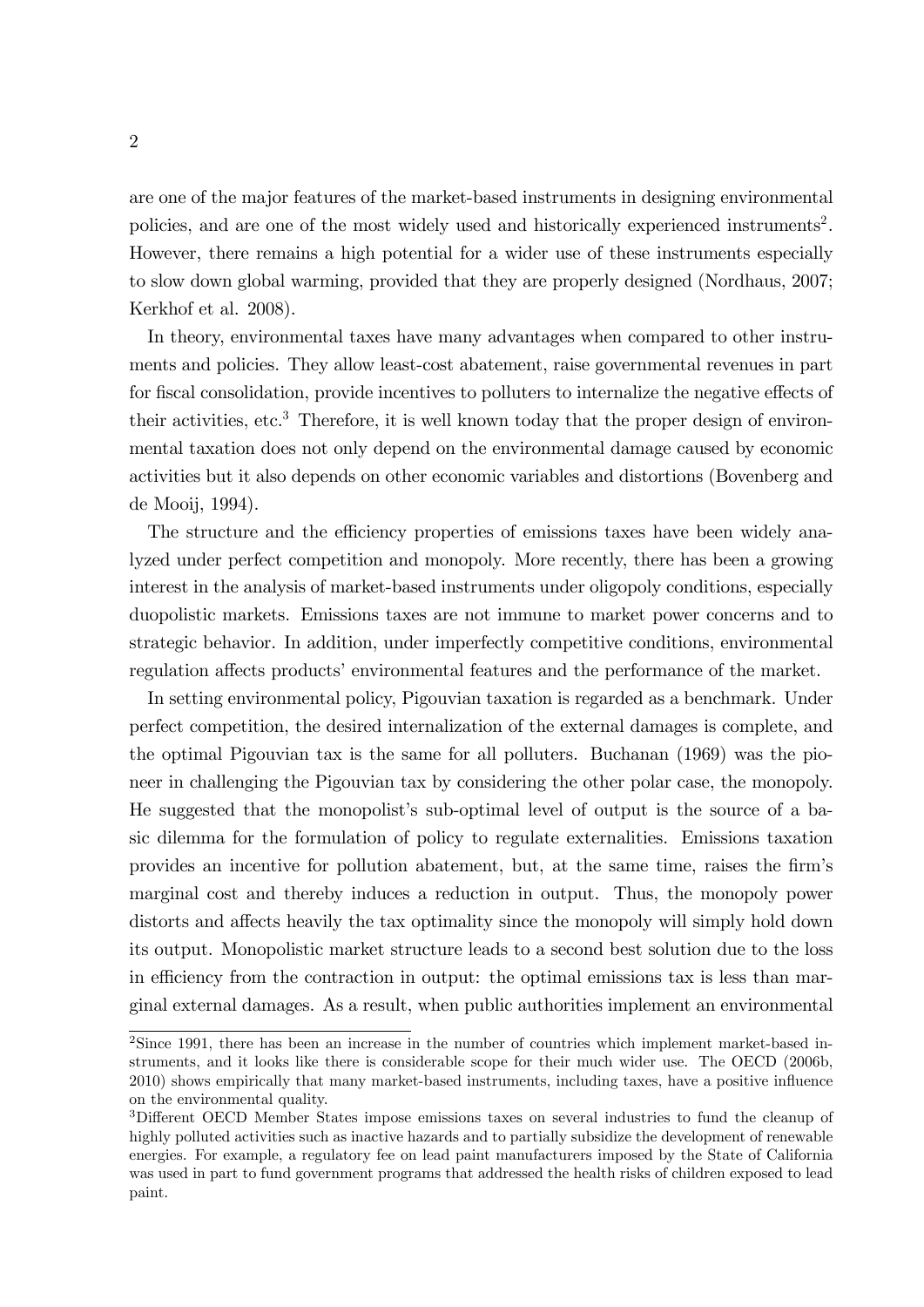policy to protect the environment, they have to take into account the structure of the market since the implementation may differ from one market structure to the other and since competition and output level may be affected by environmental policy.

The second best solution pioneered by Buchanan is sustainable in polluting industries performing in more or less imperfectly competitive markets (Ulph, 1996)<sup>4</sup>. The optimal taxation has to be modified because environmental taxes are not neutral to the production decisions of oligopolists. On the one hand, the taxation reduces the emissions harm and enhances social welfare. But on the other hand, it raises production costs and consequently reduces the supply of final products. Since oligopoly undersupplies the market even without distortional taxes, the emission levy would contract the output further and diminish welfare in the form of deadweight loss. Optimal environmental taxation needs to trade-off these effects.

Levin (1985) investigates various forms of taxation in order to control pollution in the case of Cournot oligopoly market. The author showed that the industry output will fall due to the tax, but output will also be reallocated across firms as they reach the new equilibrium. Damania (1996) studied the effects of an emissions tax on the incentives for oligopolists to acquire clean technologies. The author showed that there are situations in which the firms may reject the option of acquiring the pollution abatement equipment, even when this lowers their production costs.

In the case of identical firms, it has been demonstrated that the optimal tax rate is less than the marginal external damage of pollution (Lee, 1999; Katsoulacos and Xepapadeas, 1996). In related works, it is found that when the market structure is endogenous, the optimal tax rate under symmetric pollution oligopoly with Öxed costs is likely to exceed external damages (Katsoulacos and Xepapadeas, 1995) because free entry may result in an excessive number of firms.

In markets with homogeneous products, environmental regulation induces an over internalization of pollution as polluters may react by reducing their output levels (Moraga-Gonzales and Padron-Fumero, 2002). Thus, environmental policies such as standards (Farzin, 2003) and Pigouvian taxes fall short of marginal environmental damage due to the additional reductions of output levels indirectly induced by the policy (Schoonbeek and de Vries, 2009). Long and Soubeyran (2005) examines asymmetric firms with respect to their production and abatement costs. They considered an oligopolistic pollution game in a differential setting with symmetric information. The optimal tax under cost

<sup>4</sup>For an interesting review of the link between environmental regulation and competition, see Heyes (2009). Requate (2005) gives a complete discussion on the performance of environmental instruments in the presence of imperfectly competitive output markets.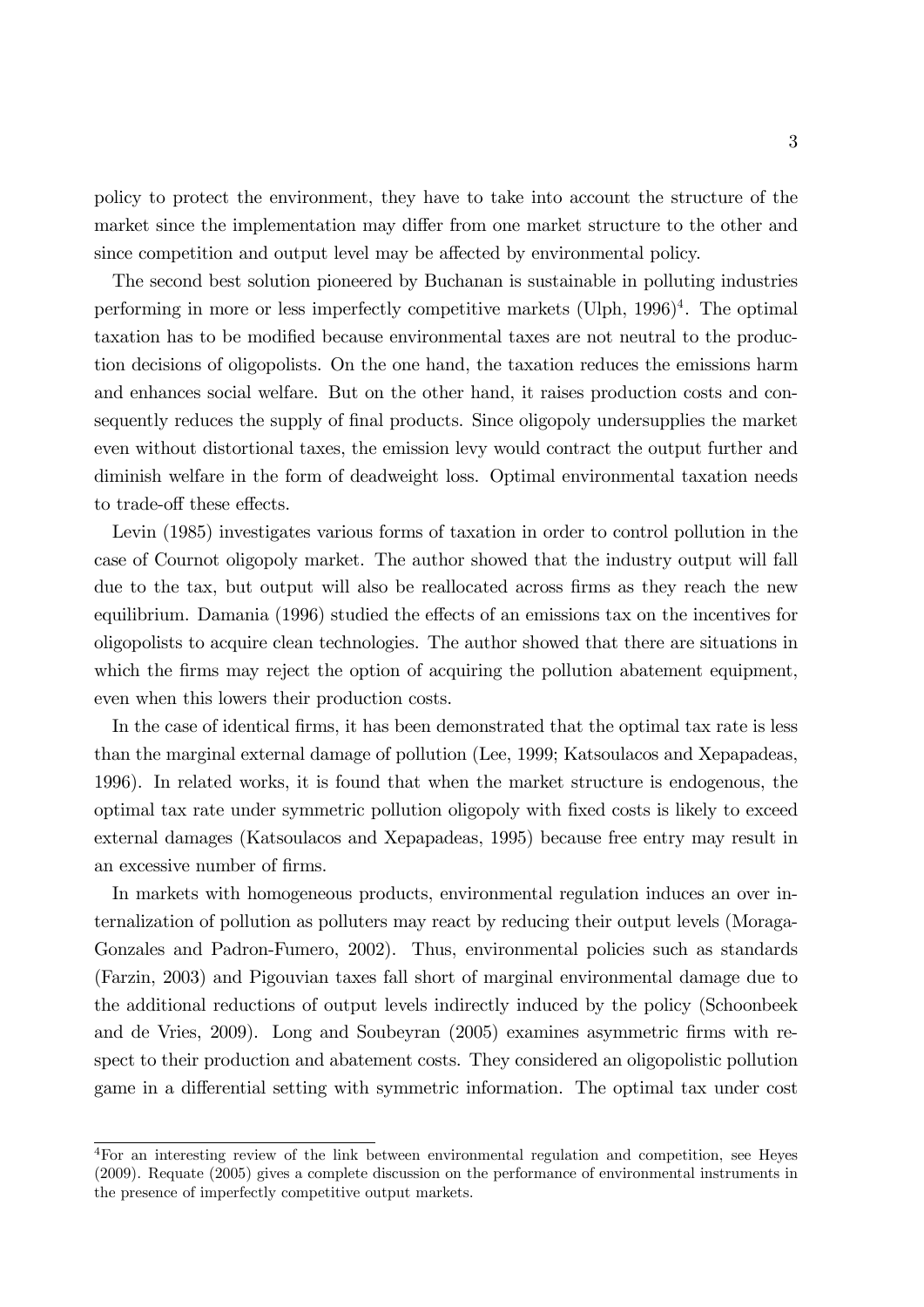asymmetry differs across firms and may facilitate strategic interactions<sup>5</sup>.

It is clear today that market structures and strategic behaviors, which are a prevalent real world phenomena, introduce another source of distortion in setting environmental policy and have substantial implications. In this paper, we move a step further by highlighting a way in which the design and implementation of environmental taxes can be improved by considering the potential impacts of the regulator's environmental conscience on policy design. In order to provide recommendations with respect to optimal taxation, it is important to understand and acknowledge how changes in the level of concern for environmental issues affect the tax setting process. To this end, we consider a precommitment environmental policy game in which the regulator, who usually possesses sovereign authority, occupies a position of *leader* and commits to a specific emissions tax rule. This implies that the regulator decision once made remains in force for an extended period of time while  $h$ -players respond in the marketplace. This is true in different policy contexts where the regulator cannot change its policy decision periodically but must enforce it for a fixed period of time. We determine the optimal policy in two cases: one in which all players are environmentally dirty; and the second case in which dirty and clean players are active in the marketplace. We compare taxes and welfare levels under these two different outcomes. We then analyze how the results change depending on the various potential levels of the regulator's ecological conscience. Finally, a comparative static analysis is performed. The intention of these simulations is to provide an illustration of our analytical results since environmental taxation depends closely on some parameters of the model which sometimes are inherently difficult to estimate.

Our setting is not a convenient simpliÖcation but may characterize strategic interaction in many types of markets where policy changes require long administrative and legal procedures. Such policy instrument could be potentially applied to regulate some environmental externalities where a complex international negotiation must take place and cannot be readily changed in response to a mix of dirty-clean players' actions. An international carbon market is a good example of such negotiations. For instance, the energy sector in many countries around the world is at a crossroads. Environmental regulation needs to give appropriate incentives for major investments in the energy sector in order to insure the growing concern of supply and, most importantly, reduce greenhouse-gas emissions. A wide carbon-energy tax could be a key part of a successful regulation at the international level. This policy setting is also relevant in the utility industries where play-

<sup>5</sup>Other market structures have been analyzed in the context of pollution markets where asymmetry has been mainly treated in a static and duopolistic simultaneous manner (Espinola-Arredondo and Munez-Garcia, 2013; Bárcena-Ruiz and Garzón, 2006, 2003; Amir and Nannerup, 2005; Carlsson, 2000; Xepapadeas, 1995; and van der Ploeg and de Zeeuw, 1992).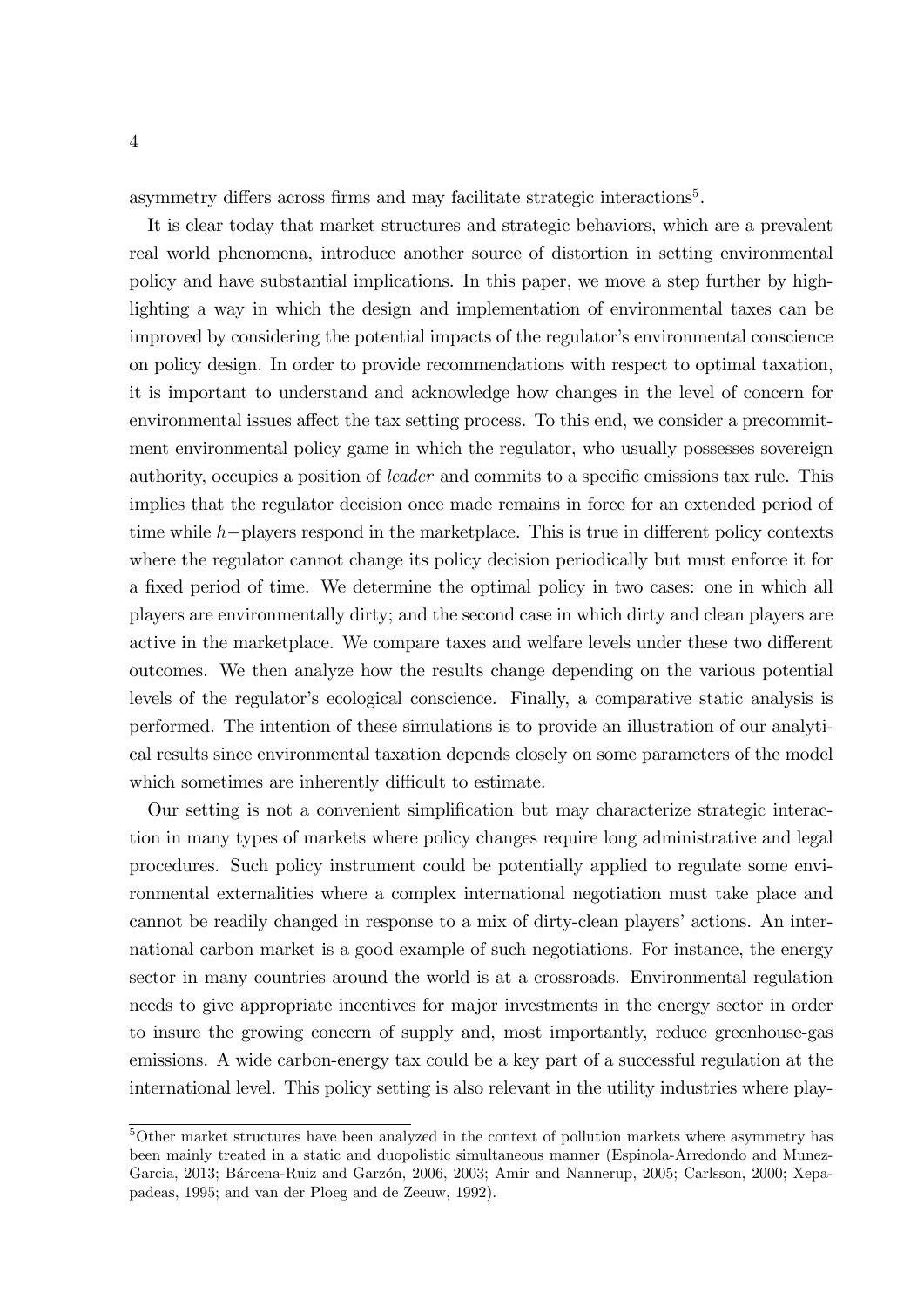ers generates a negative externality for an extensive region or country. Thus, such policy instrument could be potentially adjusted to deal with greenhouse gases in the U.S. energy sector, where electricity is produced by firms engaged in a competition à la Cournot  $(SO<sub>2</sub>)$ emissions market or the  $CO<sub>2</sub>$  emissions in California). Other examples are effluents from some industries polluting surface water such as rivers or lacs. This was the case with the Rhine river between France and Germany or the Elbe river in Germany.

The remainder of the paper is organized as follows. In section 2, we present the model. The optimal environmental policy is examined in section 3. Welfare implications are discussed in section 4. Conclusions are in section 5. Technical details are given in the Appendices.

#### 1. The model

Since taxing emissions tends to exacerbate the preexisting distortion in an imperfect market, the regulator needs to overcome the conflict between regulation of environmental quality and market failures. Policy makers are always facing such situations. In order to provide recommendations with respect to optimal tax design, we formulate an analytically tractable model to examine the interlinkages between environmental regulation and the interindustry production inefficiency problems as closely as possible without questioning the robustness of our results in general settings. We consider positive fees which can be sustained only when the market inefficiency emerging from pollution dominates that stemming from underproduction. We determine the tax rule that induces players to choose the socially-desirable level of output and emissions, and examine the extent to which the market structure as well as the level of concern for environmental issues affect the magnitude of the optimal tax rule.

The assumptions of our model are in line with the related literature (Espinola-Arredondo and Munez-Garcia, 2013; Antelo and Loureiro,  $2009(a)$ ,  $2009(b)$ ). We assume a game in which  $h$ -players are active in the output market and are engaged in a Cournot competition. The model is flexible and admits several interpretations in terms of policy implication.

Let  $Z = \{1, \ldots, h\}$  denotes the set of h players producing a homogeneous final good. The term *players* can be interpreted as firms or countries. In the first case, a leading application of the model to goods markets is to wholesale energy market. The regulator is then a national agency. In the second case, the model may be applied to the current talks about Kyoto II Agreement. For instance, it is true that we do not know yet the type of regulatory institutions, including policy instruments and participants, that will succeed the post-2012 Kyoto Protocol in the multinational efforts to stabilize Carbon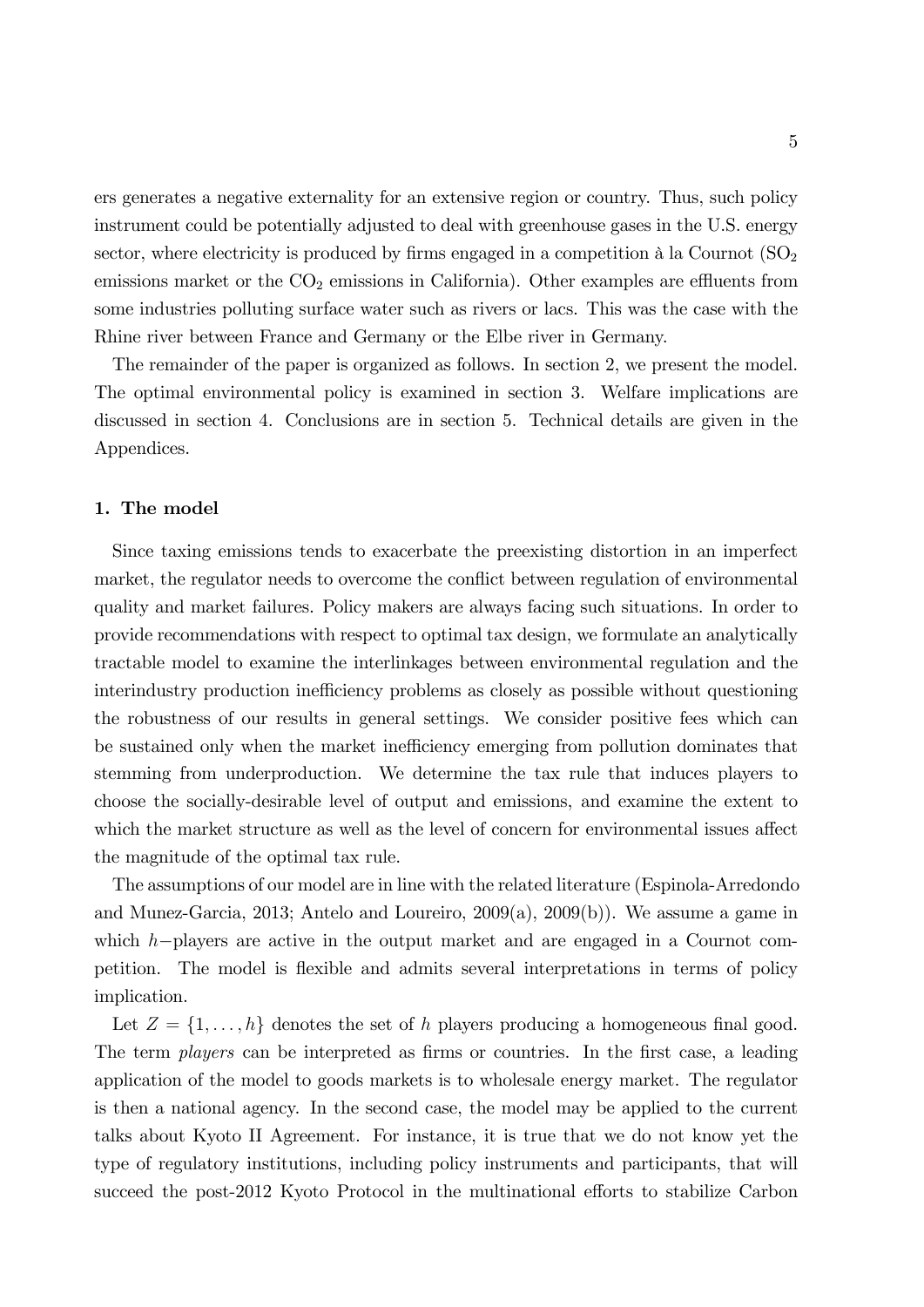Emissions and Concentrations in the atmosphere<sup>6</sup>. Therefore, the plausible architecture may include an industry-specific Global Carbon Tax such as on the energy sector. In this case, regulation can be performed under the auspices of a Supranational Authority.

The social planner is concerned about environmental harm and uses per-unit tax rule to maximize the total welfare. For expositional purposes, we assume that players are facing the following inverse demand function<sup>7</sup>:

$$
p\left(Q\right) = 1 - Q\tag{1}
$$

 $p(Q)$  denotes the unit price of the good and  $Q = \sum_{z=1}^{h} q_z$  is the total output of the industry. The assumption of linearity is widely employed in the literature on environmental regulation and yields analytical tractability.

Emissions are given by  $e_z$  and depend on the technology of production used by each player. They can be low or high and thus the corresponding player is considered relatively clean or dirty. A dirty agent is identified as the player that has a low marginal cost of production while a clean agent who pollutes less per unit of output, is the one with high marginal cost of production since it faces higher abatement costs. Emissions are supposed to be proportional to production levels,  $q_z$ , in such a way  $e_z(q_z) = q_z, z \in Z$ , if player z uses a dirty technology, and  $e_z(q_z) = \phi_z q_z, z \in Z$ , with  $0 \le \phi_z \le 1$  if player z uses a clean technology. In general,  $\phi_{z\in Z} \neq \phi_{k\in Z}$ , for  $z \neq k$ . Thus, we can write:

$$
e_{z\in Z} = \begin{cases} q_z, & \text{if the technology used is dirty} \\ \phi_z q_z, & \text{if the technology used is clean} \end{cases}
$$
 (2)

In the following, it is convenient to assume that  $\phi_{z\in Z} = \phi_{k\in Z} = 0$  for any  $z, k \in Z, z \neq k$ for the sake of simplicity. We also assume that a dirty player z must pay a tax per unit of emissions,  $\tau_z$ , which must be set optimally by the regulator. The environmental damage generated by the production activity is given by the following quadratic convex function:

$$
D = \frac{1}{2}d(\mathcal{E})^2 > 0
$$
\n<sup>(3)</sup>

where  $\mathcal{E} = \sum_{z \in Z} e_z(q_z)$  represents the aggregate level of emissions or total pollution level. A marginal increase in output, hence, entails a positive and increasing environmental damage, i.e., pollution is convex in output. The positive parameter  $d$  is an exogenous variable

 $6$ Nordhaus (2007) shows that price-type instruments, such as internationally harmonized carbon taxes, have major advantages for slowing global warming.

<sup>&</sup>lt;sup>7</sup>This demand function is the result of a representative consumer maximization problem with quasi-linear utility function.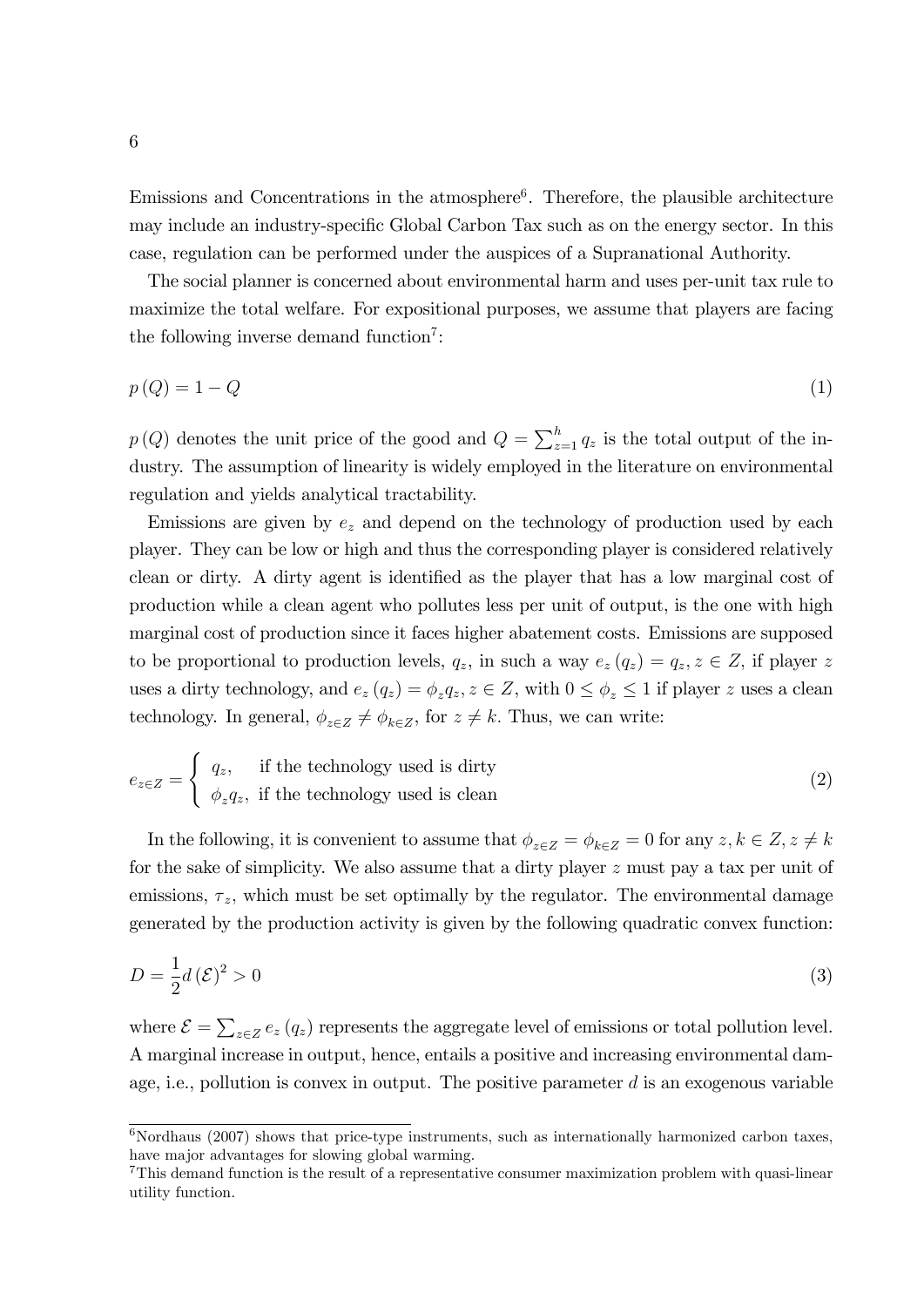that captures the regulator's valuation of the environment or the ecological conscience of the regulator<sup>8</sup>. This type of damage function is commonly used in the literature and assumes that this damage is exogenous for consumers: they do not take into account the effect of their consumption decisions on the environment.

We also assume that total costs of production and abatement of each player are linear,  $c_zq_z$ . Thus, we suppose that the technology used exhibits constant returns to scale, namely for a given state of the nature the marginal cost of production is a constant equal to  $c_z$ . A player  $z \in Z$  can adopt either a low or a high value of  $c_z$ . Thus, an agent may employ a dirty production technology harming the environment which implies cheap production costs of the final good, or may adopt a clean environmental technology by acquiring costly equipment to reduce the pollution generated by its production process. Such equipment reduces emissions per unit of output and alters its marginal and average production and abatement costs. Thus, for each z, the marginal cost of production and abatement in each period is given by  $c_z \in \{0, c_z\}$  with

$$
c_z = \begin{cases} 0, & \text{if the technology used is dirty} \\ c_z, & \text{if the technology used is clean} \end{cases}
$$
 (4)

The regulator follows a mechanical but natural rule for setting the optimal environmental policy. The regulator believes that polluters will behave strategically in the marketplace and there is a need to understand and acknowledge the potential impacts and limitations of environmental taxes. To achieve this goal, the regulator maximizes an un-weighted social welfare function which includes consumer surplus  $(CS)$ , the players' expected profits  $(\sum_{z \in Z} \pi_z)$ , and the regulator's total expected revenue generated by emission taxes  $(R)$ , minus the value of environmental damages  $(D)$ . Thus, we consider the following social welfare function to evaluate and discuss the effects of these distinct environmental measures on welfare grounds:

$$
W = CS + \sum_{z \in Z} \pi_z + R - D \tag{5}
$$

where revenues are given by<sup>9</sup>:

$$
R = \sum_{z \in Z} \tau_z e_z (q_z) = \begin{cases} \sum_{z \in Z} \tau_z q_z, & \text{if the used technology is dirty} \\ 0 & \text{otherwise} \end{cases}
$$
 (6)

 $\overline{\delta_d}$  can also represent the marginal social damage of environmental pollution or equivalently the degree of convexity of the damage function.

<sup>9</sup>Administrative costs associated with environmental taxes are supposed to be negligible.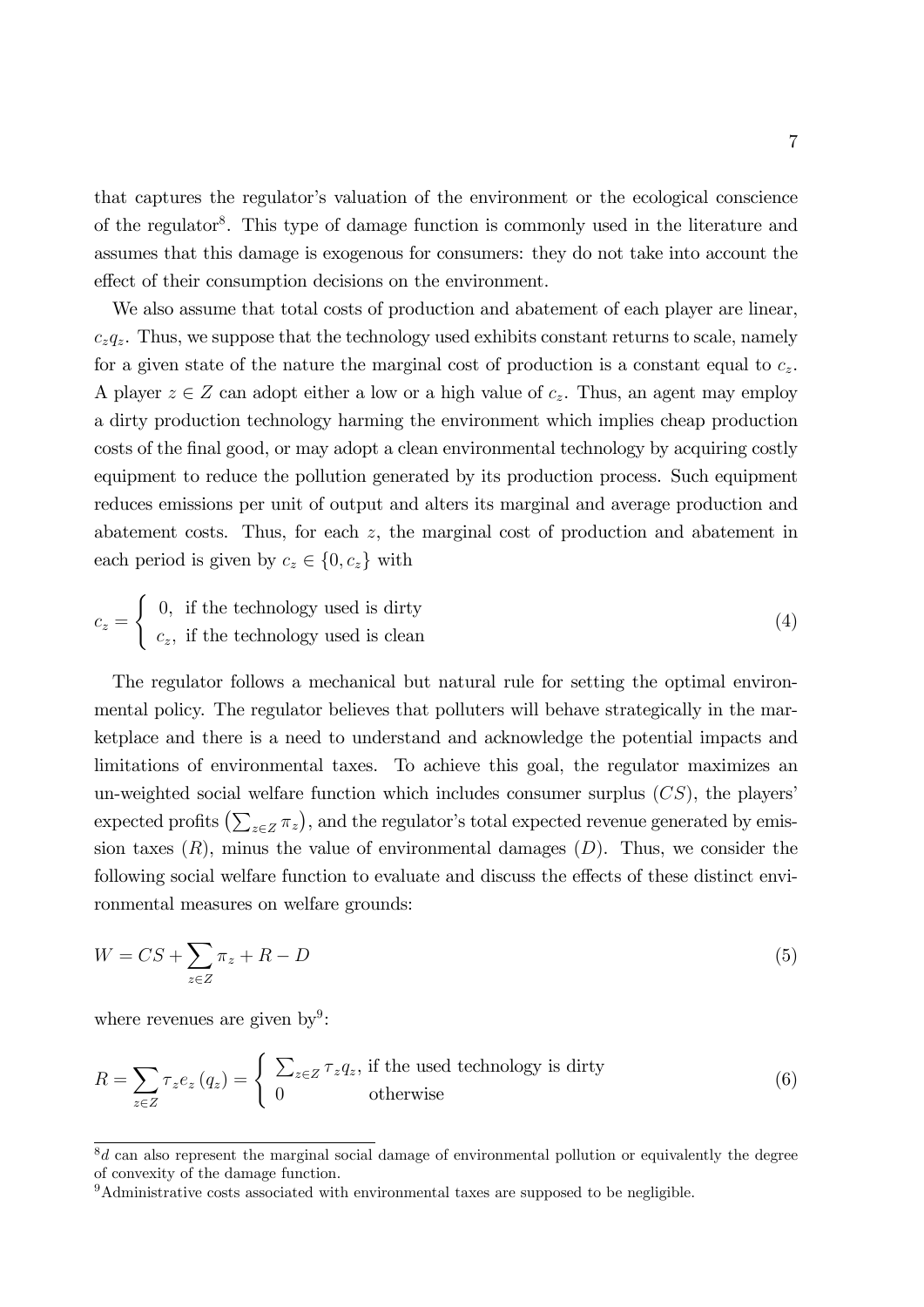Under the specification adopted here, since the social welfare function incorporates consumers surplus, players' profits, government revenues, and externalities together, then the optimal environmental tax is able to balance corrections for both negative externalities and sub-optimal production.

#### 2. The optimal environmental policy

Our game examines an oligopolistic structure with h players under full information. Since our main goal is to examine the role of strategic behavior in large Cournot oligopoly and the impact of the regulators' ecological conscience on the tax setting process, this assumption is quite acceptable<sup>10</sup>. For instance, the regulators of most OECD member countries have more accurate information about the technology used in some industries such as the energy sector, and the resulting environmental damage (OECD, 2006b). This situation could be considered as a symmetric information context in our setting.

In this section we describe output and environmental taxes in the subgame perfect equilibrium of the game where all players  $(h = n + m)$  are supposed to be dirty,  $z \in$  $Z, c = 0$ . The benchmark case will be used for comparison purposes. Then, we consider the fragmentation of the market by allowing a group of  $m \leq n$  players to adopt a clean and environment-friendly technology,  $\forall m \in \mathbb{Z}, c_m > 0$ . Since a clean player does not pollute, it will never be taxed whether it competes with a clean or a dirty rival.

#### 2.1. The benchmark case: all players are dirty

In this ex ante pollution-tax game we assume that the regulator acts as a Stackelberg leader and polluters are the followers. This implies that the regulatory policy must be put in place at the Örst stage, and remains static while players respond in the marketplace. In the first stage, before observing the players' output decisions, the regulator announces and commits to a per-unit environmental tax. Thus, the regulator sets  $\tau_z, z \in Z$  in order to maximize W. In the second period, for any  $z \in Z$  and given  $\tau_z$ , polluters compete as Cournot rivals and decide the level of production  $q_z$  in order to maximize their profits. The quantity produced generates a negative externality  $e<sub>z</sub>$  that affects the environmental quality.

If all players are dirty, then  $\forall z \in Z, c_z = 0$ . In the first stage, the regulator sets an environmental tax defined in the following Proposition.

<sup>10</sup>As shown in Kurz (2008), asymmetric information in Cournot repeated games leads, under independence properties and the law of large numbers, to full revelation of the true value of outputs. In the limit, all forecasts converge with probability 1 to the true value of production levels. The revelation may also result from direct regulatory oversight, or through other mechanisms such as internal whistleblowers, disclosures by the media or environmental watchdog groups, or simply due to random events that bring information into the public domain.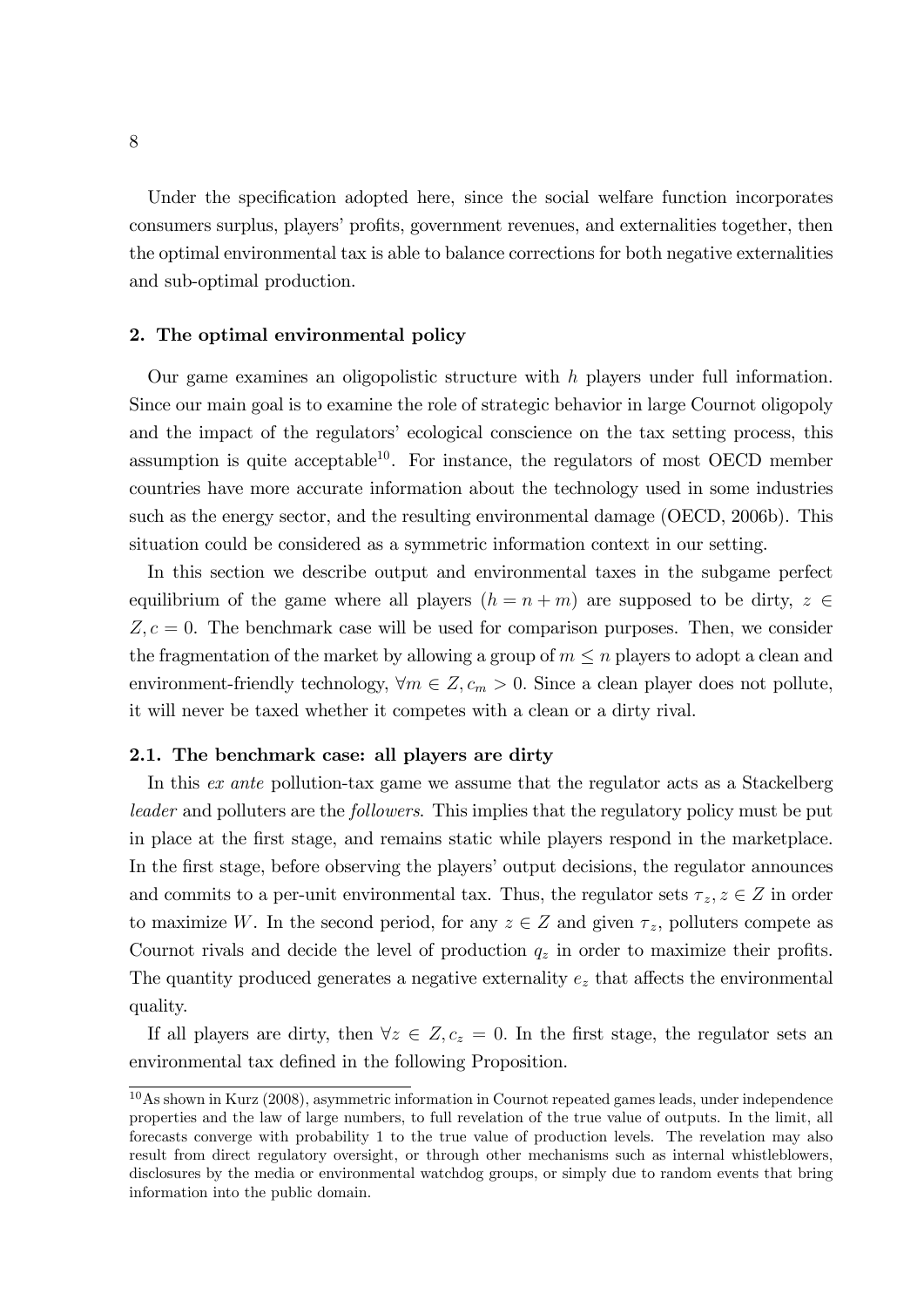Proposition 1 In the context of complete information, the optimal environmental tax imposed on each dirty player if its rival is also dirty is given by:

$$
\tau_z^* = \frac{hd - 1}{h\left(d + 1\right)}\tag{7}
$$

#### **Proof.** See Appendix A. ■

Note that, if all players are dirty and if their strategies are confined to quantity decisions, then the fiscal policy that induces the optimal output level is increasing in  $d$ :

$$
\frac{\partial \tau_z^*}{\partial d}(\cdot) = \frac{h\left(h+1\right)}{\left(h\left(d+1\right)\right)^2} > 0 \text{ and } \frac{\partial^2 \tau_z^*}{\partial d^2} < 0 \tag{8}
$$

This simply means that, as the environmental damages become more severe, the equilibrium emissions tax increases. This is evident since d represents a higher ecological conscience of the regulator. Note that for sufficiently low values of d, i.e.  $d \leq \frac{1}{h}$  $\frac{1}{h}$ , the emission tax collapses to zero. We also can show that the optimal environmental tax is clearly an increasing function in  $h$ , the number of active players in the marketplace, which is economically intuitive:

$$
\frac{\partial \tau_z^*}{\partial h}(\cdot) = \frac{d+1}{\left(h\left(d+1\right)\right)^2} > 0 \text{ and } \frac{\partial^2 \tau_z^*}{\partial h^2} < 0 \tag{9}
$$

**Lemma 1** If all players are dirty in the marketplace, then equilibrium oligopoly values are:

$$
Q_{(z)}^* = \frac{1}{(1+d)}; e_{(z)}^* = \frac{1}{h(1+d)}; p_{(z)}^* = \frac{d}{(1+d)}; \pi_{(z)}^* = \left(\frac{1}{h(1+d)}\right)^2
$$
  

$$
CS_{(z)}^* = \frac{1}{2(1+d)^2}; R_{(z)}^* = \frac{hd-1}{h(1+d)^2}; D_{(z)}^* = \frac{d}{2(1+d)^2}
$$

**Proof.** Straightforward using equation (7).  $\blacksquare$ 

It is easy to see that the industry output level,  $Q_{(z)}^*$ , is independent of h, the number of dirty players in the market. The intuition behind this Önding is that the regulator somehow seems to correct the market structure in order to restore efficiency. Furthermore, the socially optimal output level,  $Q_{(z)}^*$ , is decreasing in d, which is quite intuitive, given the fact that all players are dirty and the parameter  $d$  measures the regulator's level of concern for environmental issues. Finally, we can show that, if all players are dirty in the marketplace, then the social planner sets an environmental tax below the marginal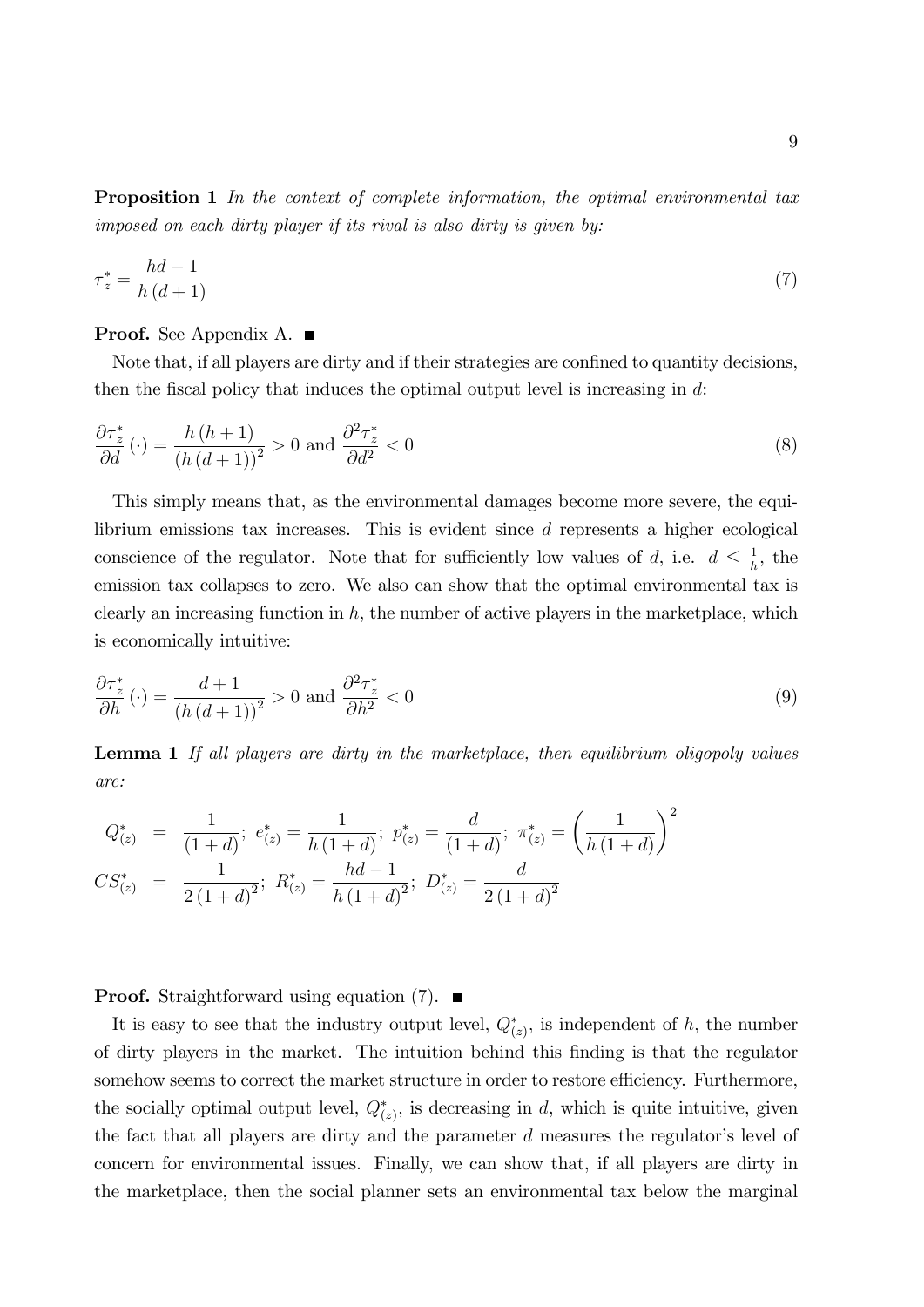environmental damage,  $MD^*_{(z)} = \frac{\partial D^*_{(z)}}{\partial e^*_{(z)}}$ :

$$
\tau_z^* - MD_{(z)}^* = \frac{hd - 1}{h\left(d + 1\right)} - \frac{hd}{\left(d + 1\right)} = -\frac{hd\left(h - 1\right) + 1}{h\left(d + 1\right)} < 0\tag{10}
$$

Equation (10) shows that, since the tax reduces environmental damage and induces dirty players to reduce the industry output level in the second stage, the regulator sets an environmental tax below the marginal environmental damage in order to prevent dirty players from reducing their output further. This under-taxation is a standard result in the literature on environmental regulation (Buchanan, 1969).

**Proposition 2** In a complete information framework, if all players are dirty then environmental regulation in a precommitment policy game yields the following social welfare:

$$
W_{(z)}^* = \frac{d(2h-1) + h}{2h(1+d)^2} \tag{11}
$$

**Proof.** Straightforward using Lemma 1. ■

Note that the social welfare function is a positive and increasing function in  $h$  which is economically intuitive:

$$
\frac{\partial W_{(z)}^*}{\partial h}(\cdot) = \frac{d}{2h^2 \left(1+d\right)^2} > 0 \text{ and } \frac{\partial^2 W_{(z)}^*}{\partial h^2}(\cdot) = -\frac{d}{h^3 \left(1+d\right)^2} < 0 \tag{12}
$$

Furthermore the social welfare function is a decreasing function with the regulator's ecological conscience:

$$
\frac{\partial W_{(z)}^*}{\partial d}(\cdot) = -\frac{d(2h-1)+1}{2h(1+d)^3} < 0\tag{13}
$$

The rationale behind this finding lies on the fact that the regulator is maximizing an un-weighted social welfare function. Since the tax is affecting the oligopolistic competition in the market and polluters' strategic behavior, the industry production level is heavily affected<sup>11</sup>. Thus the environmental taxes heavily affect consumers' surplus.

From figure 1 it can be seen how welfare changes as a function of the regulator's ecological conscience and the number of dirty players in the marketplace. The impact of changes in d and h on social welfare corresponds to the economic intuition. In figure 1 we can see that welfare decreases as  $d$  increases. Furthermore, the social welfare in an

<sup>&</sup>lt;sup>11</sup>Recall that  $Q_{(z)}^*$  is a decreasing function with respect to d : an increase in environmental stringency causes producers to reduce the industry output level in order to reduce emissions.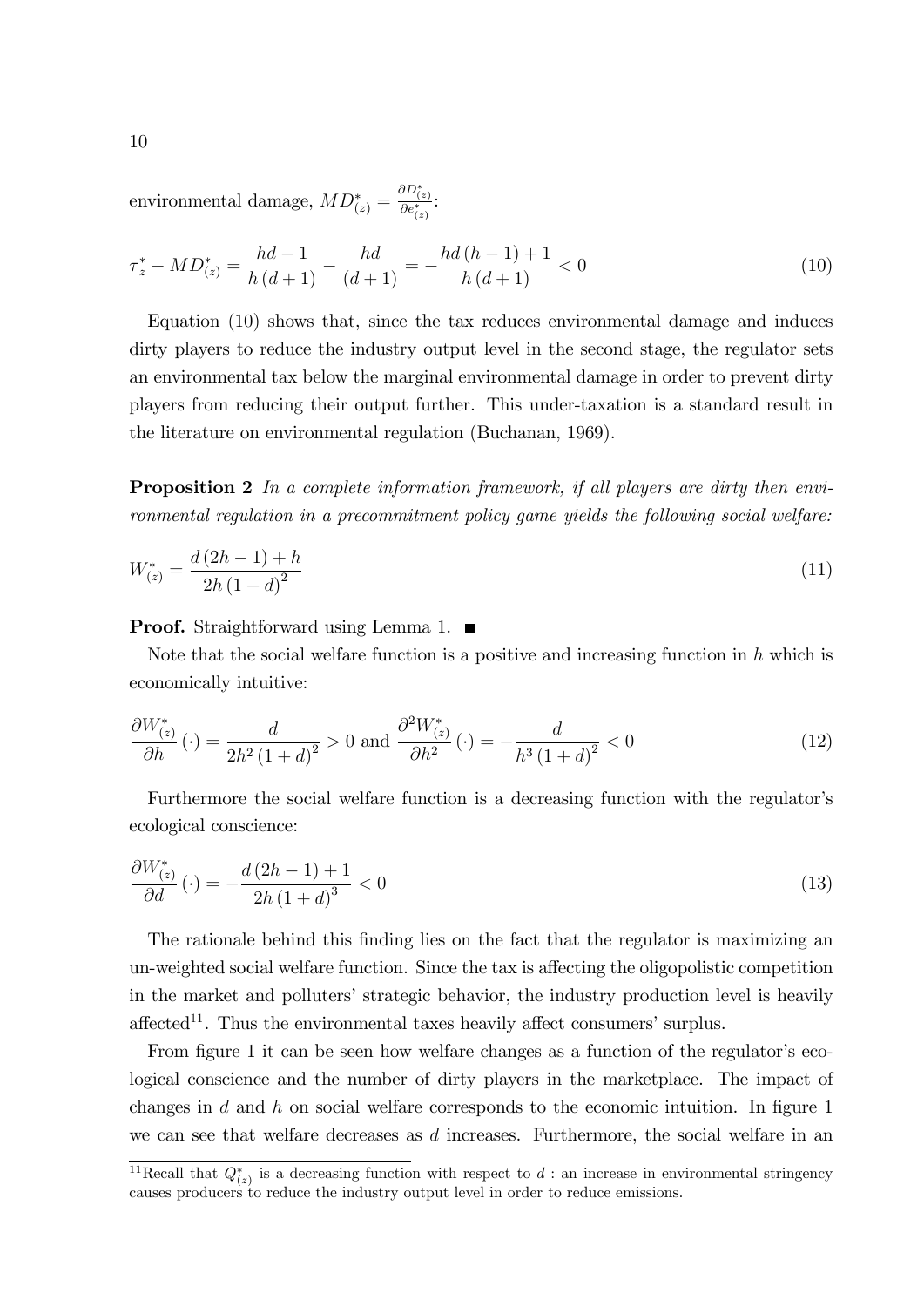oligopolistic market strictly increases as the number of dirty players in the marketplace increases. Therefore, the curve representing  $W^*_{(z)}$  becomes flatter as h increases. This can be explained by the fact that the regulator has an active role in the determination of industry output. The social planner uses taxes not only to curb emissions but also to correct the underproduction that emerges in concentrated market structures. Thus, the regulator has to be more careful with the market structure as this may have important implications for the outcome of environmental regulation in terms of output level, even if environmental taxes unambiguously reduces global emissions levels. This result is consistent with the existing literature.



Figure 1: Social Welfare when all players are dirty for  $2 \le h \le 50, 0.6 \le d \le 5$ .

Much more, under the optimal environmental tax defined in (7), as  $h \to \infty$ , the social welfare function approaches to the sum of consumers' surplus and the regulator' revenues:

$$
\lim_{h \to \infty} W_{(z)}^* = \lim_{h \to \infty} \left( \frac{d (2h - 1) + h}{2h (1 + d)^2} \right) = \lim_{h \to \infty} \left( CS_{(z)}^* + R_{(z)}^* \right) \Rightarrow W_{(z)}^* \to \frac{2d + 1}{2 (d + 1)^2}
$$
(14)

This result is quite intuitive and lies on the fact that, as  $h \to \infty$ , the equilibrium converges to the perfect competitive market equilibrium. All players are facing a "tough" competition and are mainly guided by efficiency criteria and their survival in the market. Thus, for a sufficiently large number of players, profits are equal to zero.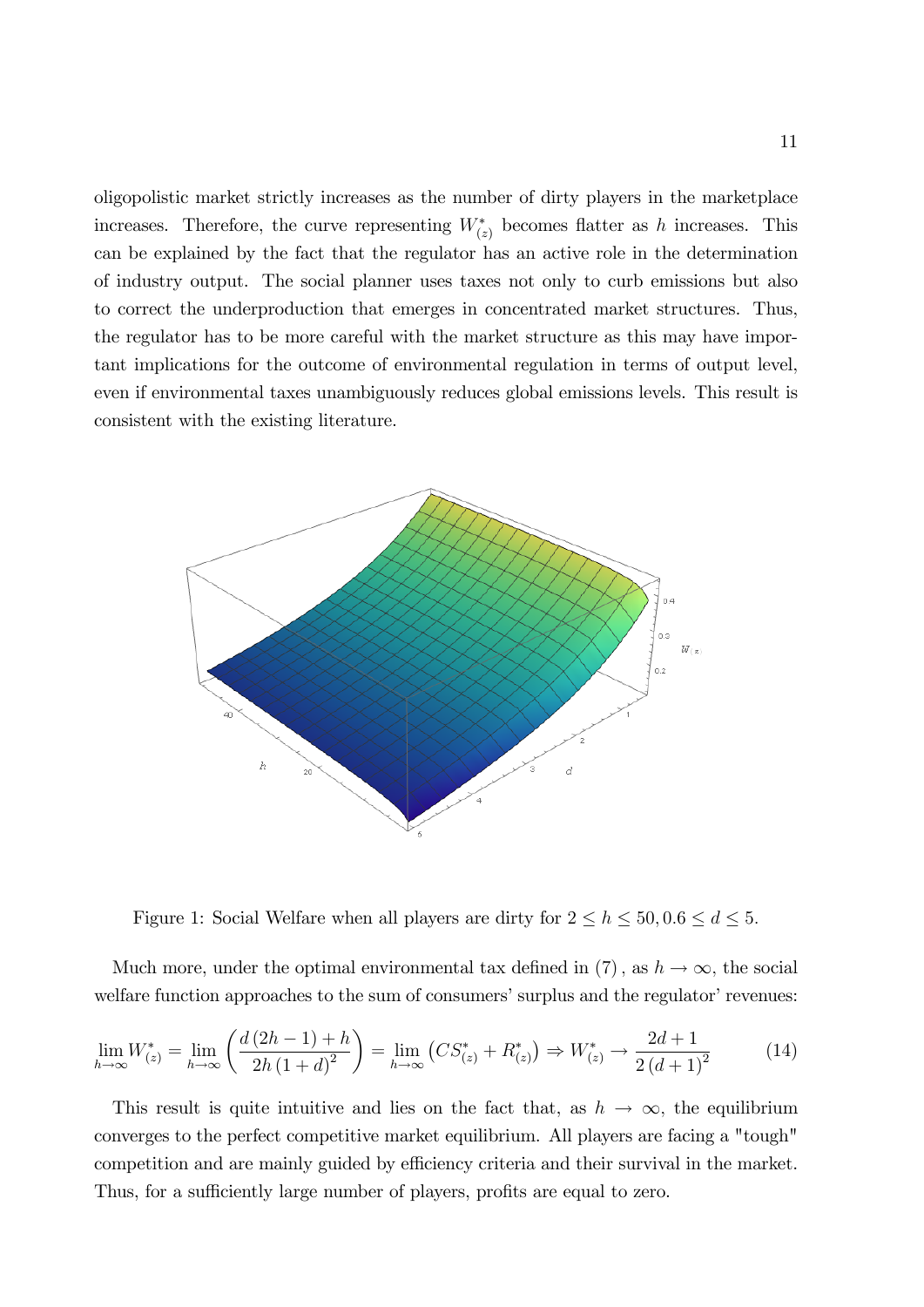#### 2.2. The mixed case:  $n$  dirty players and  $m$  clean players

The previous discussion considers only homogenous dirty players. Agents heterogeneity leads to important and interesting additional results. In this section, we extend the benchmark case to allow the presence of clean players.

Intuitively, in the context of environmental regulation, the presence of clean players in the marketplace is welfare improving. Furthermore, the tax rate should be smaller in the mixed case than in the benchmark case where all players are dirty.

To prove our claim, we consider the partition of the market into  $n$  dirty players and  $m$ clean players with  $h = n+m$ . The regulator's program will be identical to the benchmark case except that  $Z = \{1, \ldots, h\}$  in the first case will be replaced by  $Z = N \cup M$  where  $N = \{1, \ldots, n\}$  and  $M = \{1, \ldots, m\}$ . In the following, to ensure tractability of our model, we assume that all players within the two subgroups are symmetric<sup>12</sup>: our goal is to isolate the pure effect of the presence of a group of m clean players while n players are dirty, on the regulator's tax setting mission, holding all other factors unchanged.

This market fragmentation procedure provides a pure test of the multiplicity problem in the sense that it captures the effect of mixed oligopoly on policy design without changing the scale of the industry. The partition process of the industry clearly imposes a very specific relationship, on the one hand between dirty and clean players, and on the other hand between the social planner and all players in the market.

In fact, environmental taxation influences polluters' optimal strategies in two opposite ways: the tax makes them internalize their pollutant emissions, thus reducing their output level and the environmental damage that they cause; at the same time, the tax set by the regulator decreases competition in the market, which reduces the production of the industry. As a result, a player in the market is facing the following dilemma: in the presence of emissions taxes, it has a strategic incentive to convince the regulator that it is using a clean technology (having high level costs), and at the same time it has an incentive to be perceived as a dirty player by its rival but productively efficient since this enables the latter to decrease its production while the former increases it. The regulator believing that the player is clean will set a relatively low environmental tax. But, overabatement is expensive and the problem facing the players requires them to balance the desire to appear clean (high costs) against the desire to be efficient in the market and to minimize

 $12$ The analysis of the symmetric case provides a basis for comparison. However, the restriction to symmetry can be relaxed by considering the case where  $c_1 \leq \ldots \leq c_z \leq \ldots \leq c_h$ . In this case, one may assume that the marginal cost of firm z is given by  $c_z = (z - 1) c$ , where c is a direct measure of cost asymmetry in the industry (Barros, 1998; Straum, 2006), i.e. the cost gap between producing a clean and dirty output. Firms' asymmetry might result from different environment-friendly production technologies. In order to make sure that the least efficient firm is always active in any possible market structure, it is necessary to introduce an upper bound on  $c, \bar{c}$ .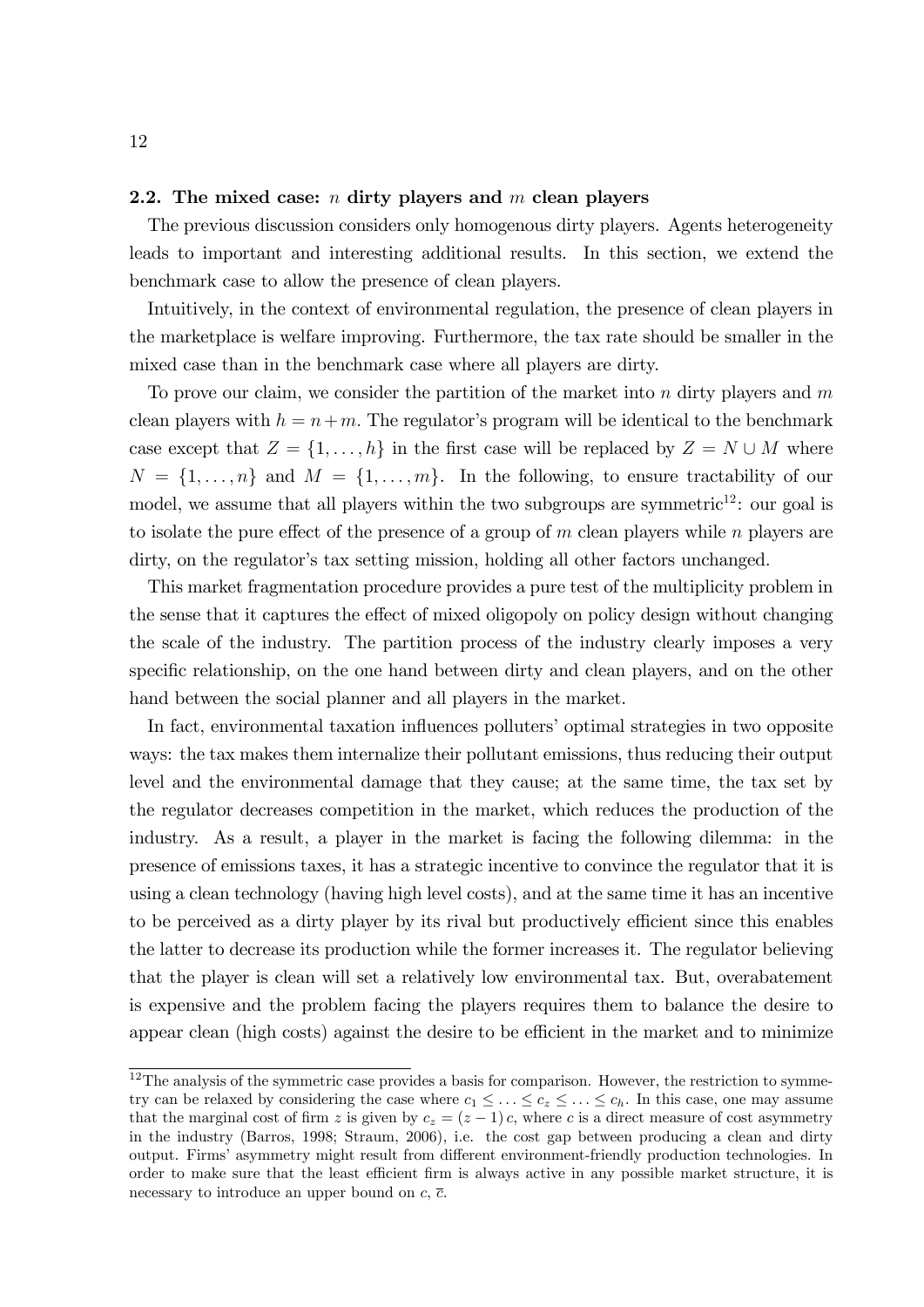actual costs (low costs).

Since there exist parameter values such that the optimal strategies are negative, it is then important to define the sufficient magnitude of our parameters in order to ensure that the probability of an equilibrium solution having negative quantities is negligible and all players are going to be active in equilibrium<sup>13</sup>. To this end we make use of the following assumptions about the values of  $c$  and  $d$ .

Assumption 1 The marginal production and abatement cost c carried by the clean technology is defined by:  $0 < c < \frac{1}{2}$ .

**Assumption 2** The regulator's ecological conscience d must satisfies:  $d > \overline{d} \equiv \frac{1 + mc(n+m+2)}{n(m+1)(1+mc)}$  $\frac{1+mc(n+m+2)}{n(m+1)(1+mc)}$ .

Under complete information, assumptions (1) and (2) ensure that each dirty player has to pay a non-negative emissions tax regardless of its rivals' type. Otherwise, if a dirty player is facing a clean producer, then it will pay a negative tax (i.e. a subsidy) and a non-negative tax will only hold in the case of dirty rivals. Assumption (2) also ensures that all players produce positive quantities in equilibrium especially the less productively efficient players (i.e. clean competitors) when they face dirty rivals which are considered as the more productively efficient players. Finally, these assumptions define the admissible values of the regulator' conscience.

**Proposition 3** If  $d > \overline{d}$ , then the optimal per unit of emissions environmental tax imposed on each dirty player in the presence of m clean players is given by:

$$
\tau_i^* = \frac{nd(m+1)(1+mc) - 1 - mc(n+m+2)}{n + nd(m+1)^2}; \forall i \in N, \forall j \in M
$$
\n(15)

**Proof.** See Appendix  $B^{14}$ .

Under our assumptions one may verify that the tax on dirty players is positive and clean players remain in the market. If  $d \leq \overline{d}$ , then the emissions tax collapses to zero. Otherwise, the social planner will face market failure arising from underproduction unless it uses production subsidies. In addition, we can show that  $\frac{\partial \tau_i^*}{\partial d}(\cdot) > 0$  and  $\frac{\partial^2 \tau_i^*}{\partial d^2}(\cdot) < 0$ . This means that the environmental tax is an increasing function with respect to d which

<sup>&</sup>lt;sup>13</sup>Nonparticipation could be interpreted as bankruptcy. Thus, the regulator can be politically held responsible for forcing firms into bankruptcy. It may even be optimal for the regulator not to induce bankruptcy, as bankruptcy will result in a lower total contribution by firms toward remediation costs, leaving the regulator a larger "orphan share" of the costs to fund itself. Therefore, for very high values of  $d$ , one can not disregard the fact that the regulator may find optimal to shut down the market.

<sup>&</sup>lt;sup>14</sup>We can show that  $\forall i \in N$ ,  $\forall j \in M$ ,  $\tau_i^* = (nd - 1)(q_i^*) + \left(\frac{m}{m+1}\right)(q_j^*)$ .  $q_{i,i \in N}^*$  and  $q_{j,i \in M}^*$  are defined in Lemma 2.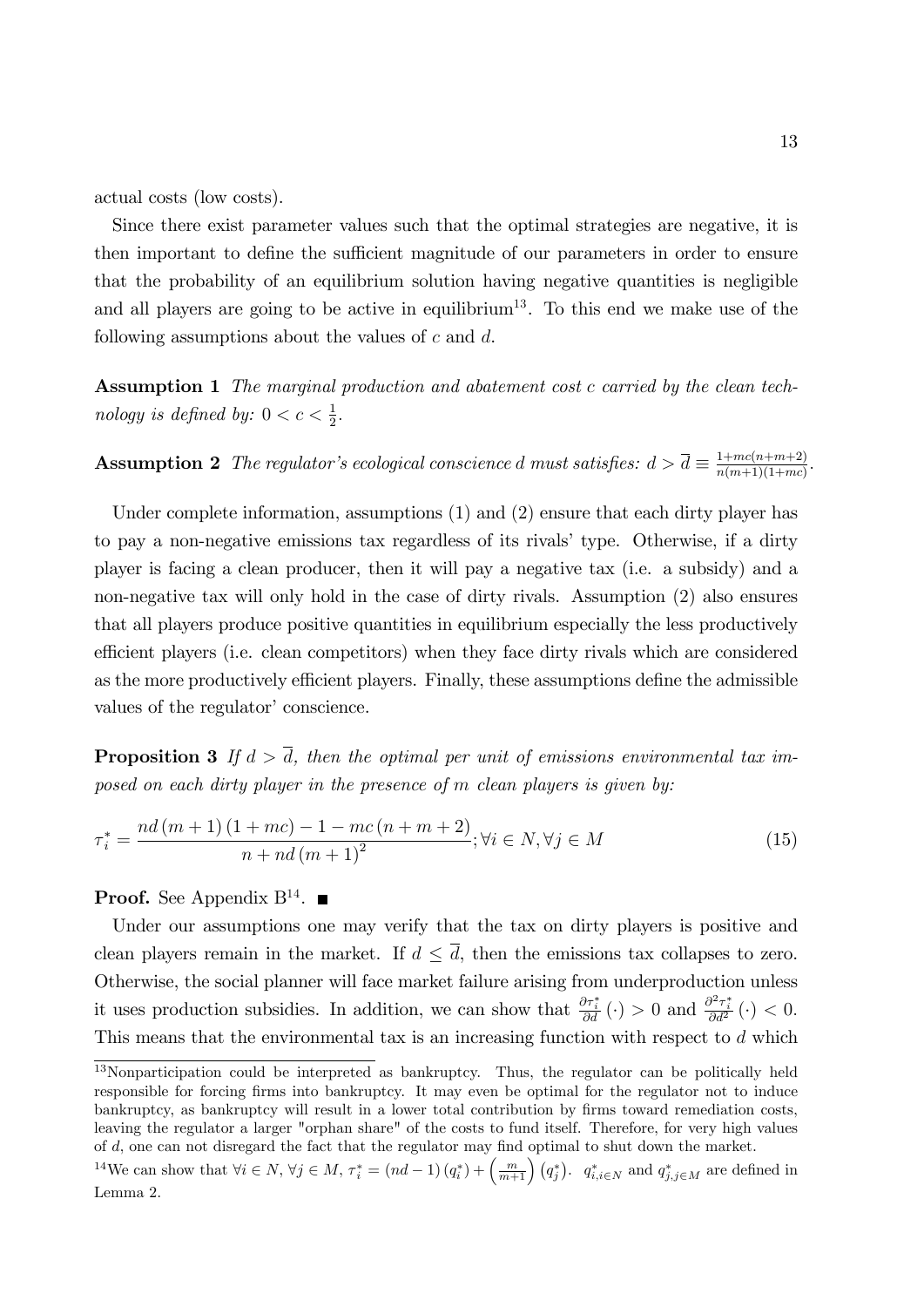is economically intuitive since the parameter represents the marginal social damage of emissions.

Figure 2 shows the optimal tax in the case of mixed oligopoly for admissible values of parameters d and c. From this simulation result, we can observe how the tax changes as a function of the number of clean and dirty players in the marketplace. More specifically, as m increases, the emission tax decreases. The presence of clean players implies an additional product market inefficiency resulting from underproduction which suggests that the regulator decreases the tax rate.



Figure 2: The optimal tax rule for admissible values of d and c.

**Proposition 4** When the regulator's ecological conscience is sufficiently large, i.e.  $d \geq$  $\frac{(n+m+2)}{n(m+1)}$ , the optimal emissions tax is increasing with respect to the technology used by clean competitors. Otherwise, the tax rate is decreasing with c.

**Proof.** Define the critical value  $\tilde{d} \equiv \frac{(n+m+2)}{n(m+1)}, \tilde{d} > \bar{d}$ . Differentiating (15) with respect to c yields:

$$
\frac{\partial \tau_i^*}{\partial c}(\cdot) = \frac{m(nd(m+1) - (n+m+2))}{n + nd(m+1)^2}
$$
\n(16)

Consider  $g(n, m) = nd(m + 1) - (n + m + 2)$ . For any given n and m, the sign of equation (16) is the sign of  $g(n, m)$ .  $g(n, m) \geq 0 \Rightarrow d \geq \tilde{d}$ . Thus,

$$
\frac{\partial \tau_i^*}{\partial c}(\cdot) = \begin{cases} > 0 \text{ if } d \ge \tilde{d} \\ < 0 \text{ if } \overline{d} < d < \tilde{d} \end{cases}
$$
(17)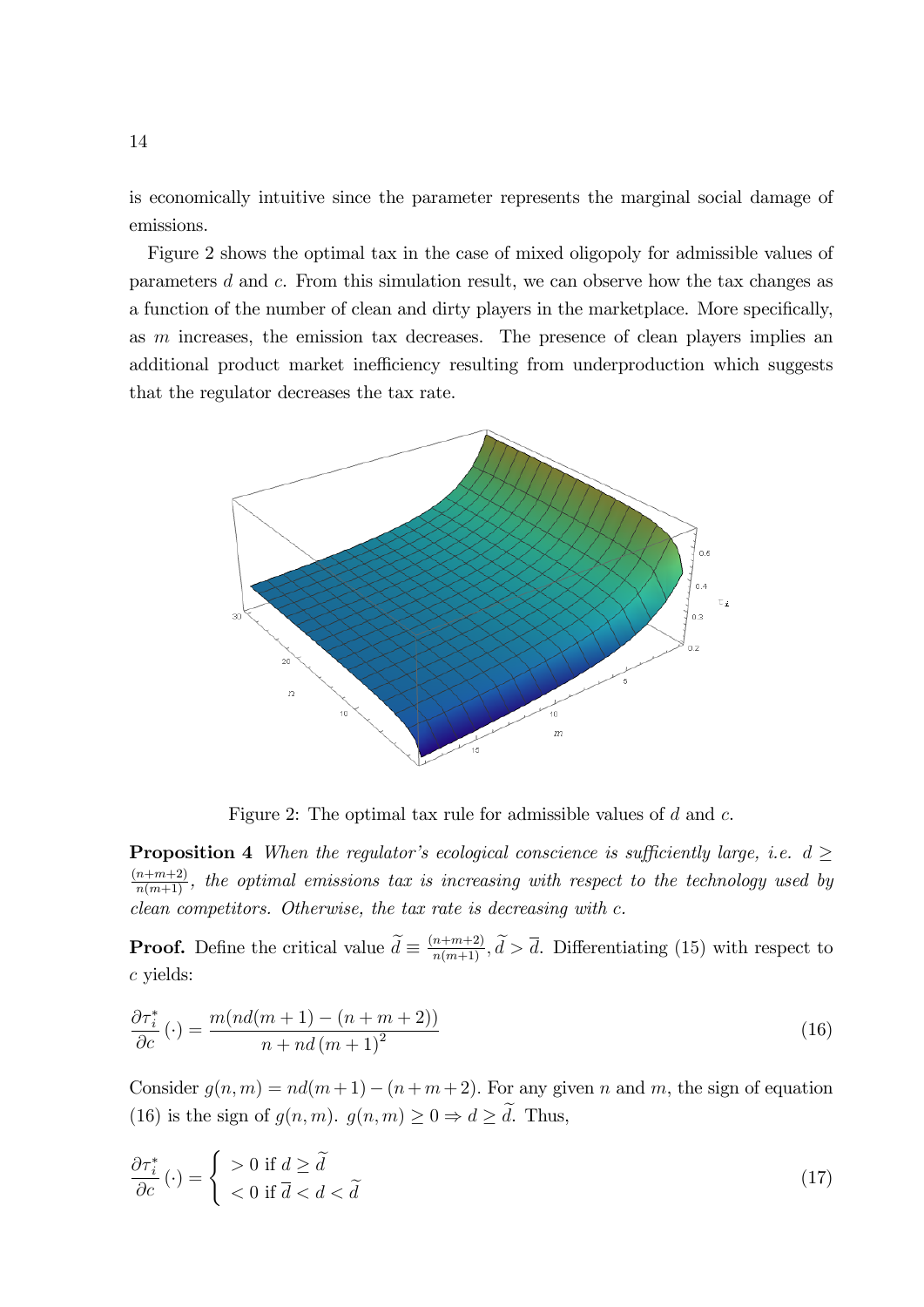This means that, in the presence of  $m$  clean players and  $n$  dirty players, the tax rate paid by dirty players heavily depends on the cost of the technology used by clean rivals.

Consider the first case when the regulator's ecological conscience is sufficiently large. For  $d \geq d$ , environmental taxes increase with c. Under mixed oligopoly clean competitors are less productively efficient in the marketplace and produce less than their dirty rivals. Thus, as a reaction, polluters behave strategically and substantially overproduce, i.e. dirty players are more aggressive in the product market than clean players and competition between players is exacerbated. Such overproduction, however, entails an increase in pollution, thereby inducing the regulator to respond with tougher regulation. In this context, the only effect the regulator considers is the trade-off between production and emissions levels. In order to reduce emissions, the social planner with higher environmental conscience values significantly environmental quality and sets taxes accordingly making dirty players' overproduction efforts more costly. In this case the government enjoys tax revenue and a reduction in environmental damage.

Now let us look at the case when the marginal damage from pollution is in the range of  $\overline{d} < d < \tilde{d}$ . For intermediate values of d, the tax magnitude decreases with c. Since the efficiency gap between clean and dirty players is small, this case does not require a very large trade-off between the industry output and the emissions levels. Thus, until the degree of damage reaches the critical value, the regulator who is more concerned with the market failure arising from underproduction, avoids overtaxation which entails welfare loss, and sets emissions taxes accordingly.

| Total Output                 | $Q^*_{(i,j)} = \frac{1+m((m+1)(1-c)d+c)}{1+d(m+1)^2}$                                                   |
|------------------------------|---------------------------------------------------------------------------------------------------------|
| Player <i>i</i> Output       | $q_i^* = \frac{1 + mc(m+2)}{n + nd(m+1)^2} = e_i^*$                                                     |
| Player j Output              | $q_j^* = \frac{(m+1)((1-c)d-c)}{1+d(m+1)^2}$                                                            |
| Price                        | $p_{(i,j)}^* = \frac{(m+1)(1+mc)d - mc}{1+d(m+1)^2}$                                                    |
| Player i Profits             | $\pi_i^* = \left(\frac{1 + mc(m+2)}{n + nd(m+1)^2}\right)^2$                                            |
| Player <i>j</i> Profits      | $\pi_j^* = \left( \frac{(m+1)((1-c)d-c)}{1+d(m+1)^2} \right)$                                           |
| Consumers' Surplus           | $CS^*_{(i,j)} = \frac{1}{2} \left( \frac{1+m((m+1)(1-c)d+c)}{1+d(m+1)^2} \right)$                       |
| Revenue                      | $R^*_{(i,j)} = \left(\frac{nd(m+1)(1+mc)-1-mc(h+2)}{n+nd(m+1)^2}\right)$<br>$1 + mc(m+2)$<br>$1+d(m+1)$ |
| <i>Environmental Damages</i> | $D^*_{(i,j)} = \frac{d}{2} \left( \frac{1 + mc(m+2)}{1 + d(m+1)^2} \right)$                             |

**Lemma 2** In the context of Cournot mixed oligopoly, if  $d > \overline{d}$  then equilibrium values in an ex ante environmental policy game are: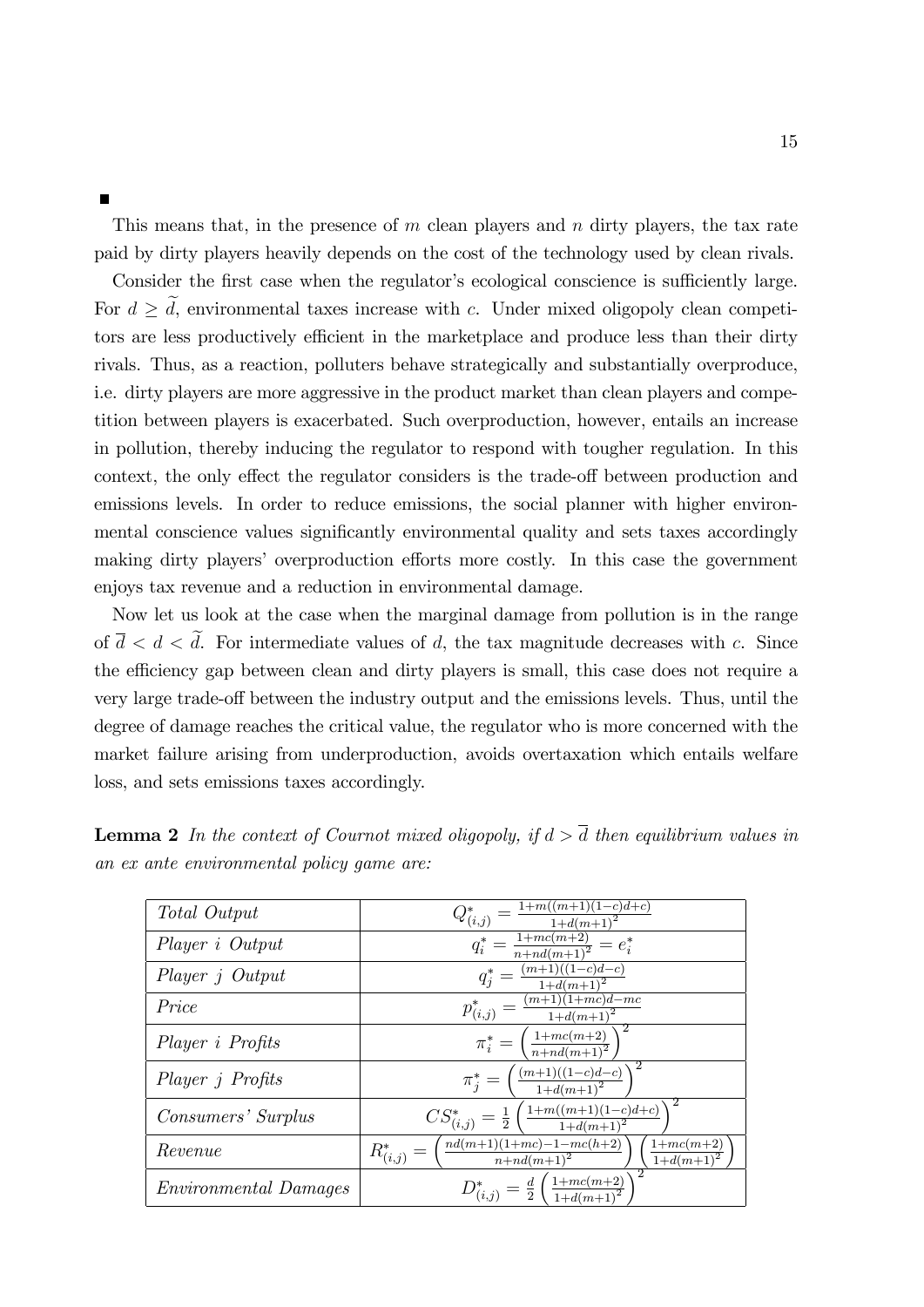**Proof.** Straightforward using equation  $(15)$ .

Note that the industry production level in equilibrium is independent of the number of dirty players. It depends on the marginal production and abatement cost, the regulator ecological conscience, and the number of active clean players in the industry. Furthermore, the socially optimal output level is decreasing in the marginal and abatement cost of clean players, decreasing in  $d$ , and increasing in  $m$ , under our assumptions, which is economically intuitive.

$$
\frac{\partial Q_{(i,j)}^*}{\partial c}(\cdot) = -\frac{m(d(m+1)-1)}{1+d(m+1)^2} < 0\tag{18}
$$

$$
\frac{\partial Q_{(i,j)}^*}{\partial d}(\cdot) = -\frac{(1+m)\left(1+mc\left(2+m\right)\right)}{\left(1+d\left(m+1\right)^2\right)^2} < 0\tag{19}
$$

$$
\frac{\partial Q_{(i,j)}^*}{\partial m}(\cdot) = \frac{\left(d\left(1-c\right)-c\right)\left(d\left(1+m\right)^2-1\right)}{\left(1+d\left(m+1\right)^2\right)^2} > 0\tag{20}
$$



Figure 3: Industry output level for admissible parameter values d and c.

Figure 3 depicts the industry output level for admissible parameter values in the  $\left(m,Q^*_{(i,j)}\right)$ ) -space in the presence of  $m$  clean players in the marketplace. It shows that the curve representing the industry output level increases when the number of clean players m increases for different c and d values. It also shows that the curve shifts downward as  $c$  increases and  $d$  decreases which confirms our results presented below. The increase in the industry output in the marketplace has two opposing effects on economic welfare.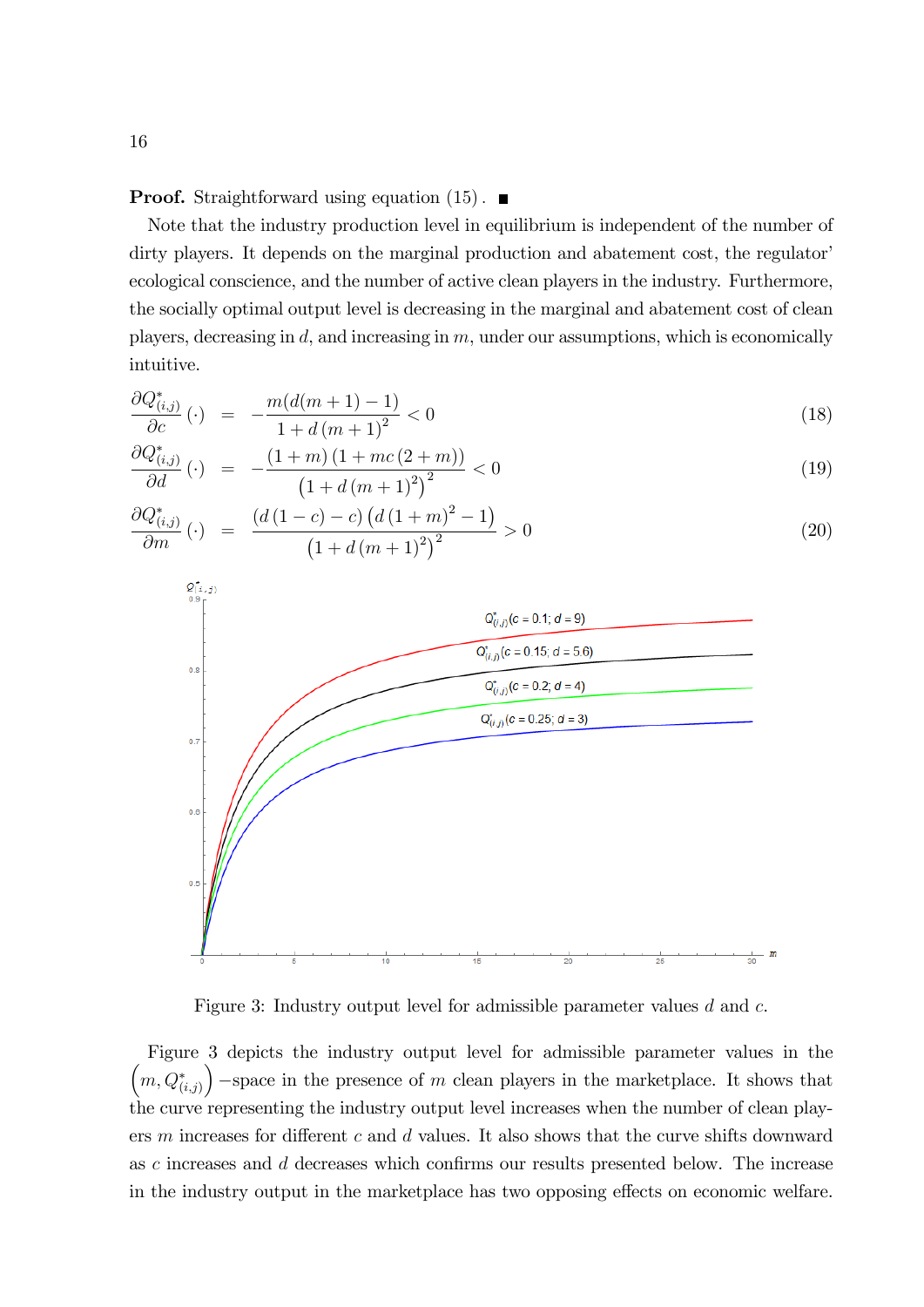That is, an increase in the output level has a positive impact on the consumer surplus and the regulator's revenue, but results in environmental damage. In this case, the social planner has to consider these effects and their implications on social welfare. As we will show later, under our assumptions, the positive dominates the negative effect, entailing an overall positive effect on welfare.

We also can show that the individual output levels,  $q_i^*$  and  $q_j^*$ , are decreasing with respect to the number of clean players m. Differentiating  $q_i^*$  and  $q_j^*$  with respect to m yields:

$$
\frac{\partial q_i^*}{\partial m}(\cdot) = -\frac{2\left(q_j^*(\cdot)\right)}{n + nd\left(m+1\right)^2} < 0\tag{21}
$$

and,

$$
\frac{\partial q_j^*}{\partial m}(\cdot) = -\frac{\left(d\left(1+m\right)^2 - 1\right)\left(d\left(1-c\right) - c\right)}{\left(1+d\left(m+1\right)^2\right)^2} < 0\tag{22}
$$

In the absence of environmental regulation, clean players are productively inefficient and they produce less than productively efficient dirty players in the marketplace. In this case, if the number of clean players increases in the industry, then the impact of dirty players' aggressiveness is very large and the optimal non-cooperative reaction of dirty players is to produce more. Therefore, setting an emission tax reduces polluters' production levels because environmental tax makes dirty players internalize the damage caused by their emissions, which yields a reduction in their output levels, and hence in the emissions levels. Thus, when the number of clean players increases, the impact of the dirty players' aggressive behavior decreases: in front of the tax, if dirty players react by increasing their output, they will be heavily taxed depending on their emissions. Hence, to preserve their market power, dirty players strategic reaction is to reduce their production level if the number of clean players increases in the industry.

Figure 4 shows dirty players output and emissions levels for admissible parameters values in the  $(m, Q_i^*)$  -space. The curve representing  $Q_i^*$  decreases with the number of clean players in the marketplace  $m$ . It shifts upwards when  $c$  increases and  $d$  decreases which is economically intuitive.

Finally, note that one can verify that, in the market fragmentation case, the regulator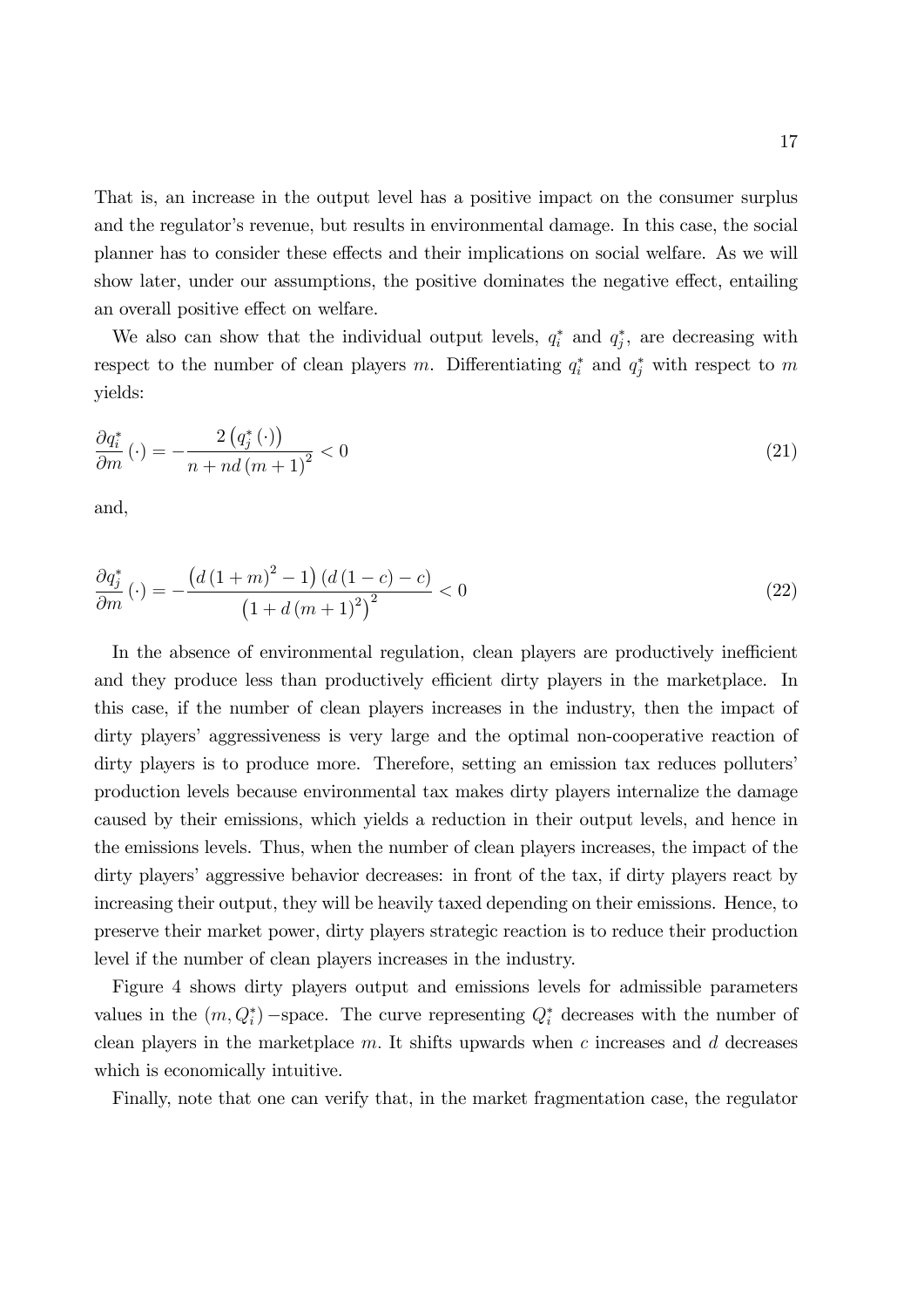also sets a tax below the marginal damage,  $MD^*_{(i,j)} = \frac{n^2d(1+mc(m+2))}{n+nd(m+1)^2}$ :

$$
\tau_i^* - MD_{(i,j)}^* = -\frac{d\left[mc\left(n\left(m+2\right) - \left(m+1\right)\right) + \left(n-m-1\right)\right]}{1 + d\left(m+1\right)^2} - \frac{1 + mc\left(h+2\right)}{n + nd\left(m+1\right)^2} < 0 \tag{23}
$$

Since market power distorts the industry output level, environmental taxes are set below the marginal damage in order to prevent any further reduction in the output.



Figure 4: Dirty players output and emissions for admissible parameters values d and c.

**Proposition 5** If  $d > \overline{d}$ , under a precommitment policy game, a dirty player is willing to switch to an environment-friendly technology for the following cutoff values:

$$
n \ge n^* = \frac{1 + mc(m+2)}{(m+1)(d(1-c) - c)}
$$
\n(24)

$$
c > c^* = \frac{nd(m+1) - 1}{n(m+1)(1+d) + m(m+2)}
$$
\n(25)

**Proof.** A typical dirty player is indifferent about adopting a clean technology if and only if  $\pi_j^* = \pi_i^*$ . Thus,

$$
\left(\frac{(m+1)((1-c)d-c)}{1+d(m+1)^2}\right)^2 - \left(\frac{1+mc(m+2)}{n+nd(m+1)^2}\right)^2 = 0\tag{26}
$$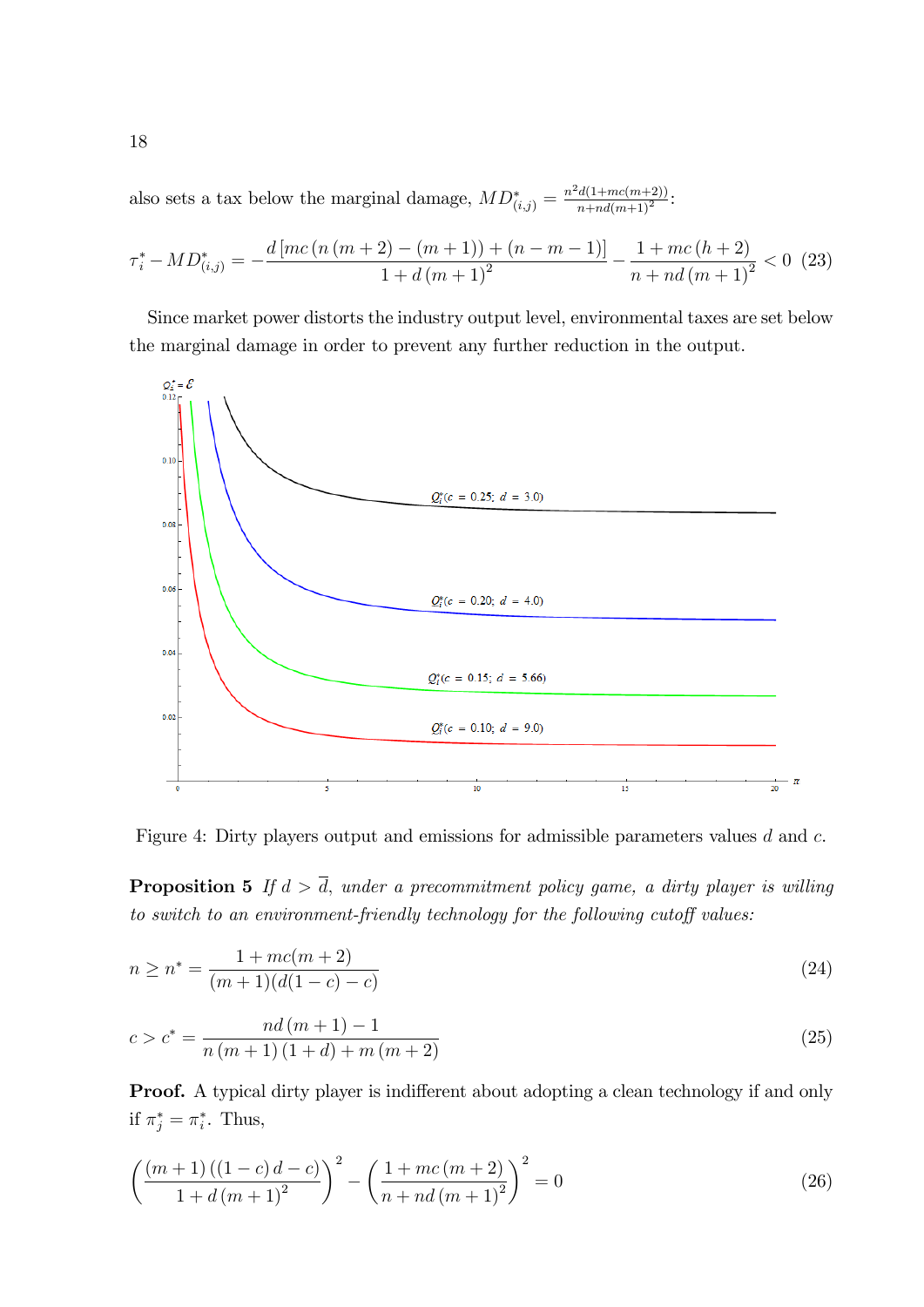Solving the last relation for n and c, we obtain the particular threshold values.  $\blacksquare$ 

In the marketplace, any dirty player has a vertical incentive to adopt a pollutionreducing technology in order to avoid the emission tax. At the same time, it also has a horizontal incentive to be a productive-efficient dirty player since this leads a clean player to reduce its output and, consequently, to increase its own output and profit. This proposition states that the vertical incentive outweighs the horizontal one for the given cutoff values.

**Proposition 6** Within the interval of admissible values of the regulator's ecological conscience, there exists a relatively large cut-off value  $d^*$ , namely

$$
d^* \equiv \frac{1 + mc(m+2) + nc(m+1)}{n(1-c)(m+1)} > \overline{d}
$$
\n(27)

for which a dirty player has an incentive to adopt a clean technology.

**Proof.** A typical dirty player is indifferent between adopting the clean technology and staying dirty if and only if the following condition is satisfied:  $\pi_j^* = \pi_i^*$ . Since  $d^* > d$ under our assumptions<sup>15</sup>, solving this condition yields  $d^*$ .

Thus, a dirty player fully adopts the clean technology for any  $d \geq d^*$ . Therefore, the decision to be environmentally clean depends on:

- 1. the willingness to pay for the new technology, which is in turn determined by the adoption costs  $(c)$ ;
- 2. the number of clean players  $(m)$  which is in turn determined by the profits on the output market those firms accrue from adopting the clean technology;
- 3. and finally on the values of the parameter d because an increase in environmental stringency may encourage producers to use environmentally friendly technologies.

**Proposition 7** If  $d > \overline{d}$ , under an ex ante environmental policy game, dirty players are taxed more when their rivals are also dirty than when they are clean, i.e.  $\tau^*_{(z)} > \tau^*_i$ .

**Proof.** This proposition states that:

$$
\frac{(n+m)\,d-1}{(n+m)\,(d+1)} > \frac{nd\,(m+1)\,(1+mc)-1-mc\,(n+m+2)}{n+nd\,(m+1)^2} \tag{28}
$$

Under Assumptions (1) and (2), using (7) and (15) in terms of the equilibrium output levels one can verify that  $\Delta \tau = \tau_{(z)}^* - \tau_i^* = dQ_{(z)}^* - ndq_i^* - \frac{m}{m+1}q_j^* + q_i^* \frac{Q^*_{(z)}}{h} > 0$ . The

<sup>&</sup>lt;sup>15</sup>Since the upper bound on c is  $\frac{1}{2}$ , one can verify that  $d^* > \overline{d}$  because  $d^* - \overline{d} > 0$  and  $\overline{d} > \overline{d}$ .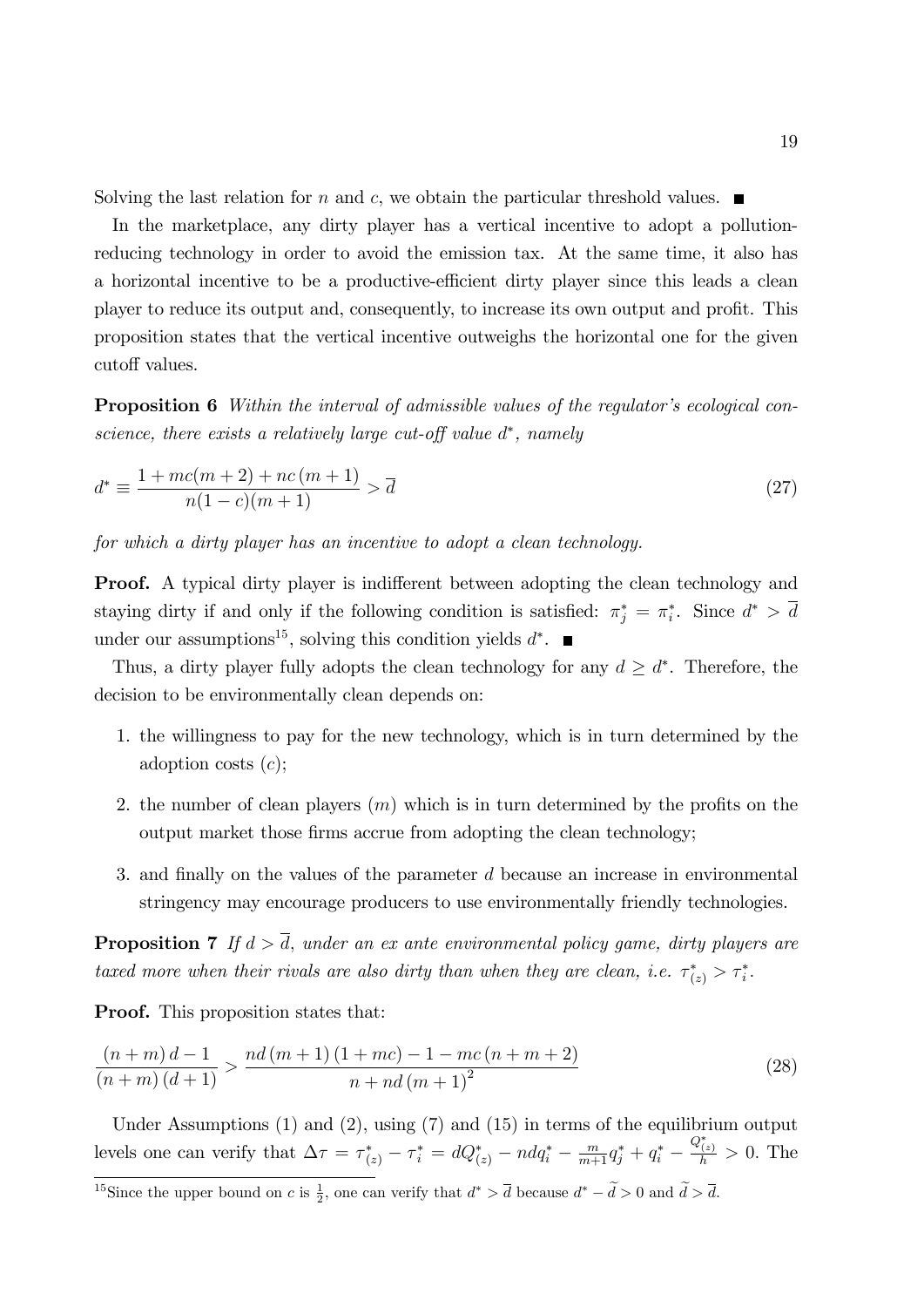sum of the first three terms is positive and the sum of the last two terms is also positive. This completes our proof. ■

This proposition means that a polluter is taxed more when rivals are also dirty than when they are clean. The intuition behind this proposition lies on the fact that, if all players are dirty and are using the same technology, then Cournot competition is "tough" in the marketplace and the impact of dirty players' aggressiveness is very large, yielding a larger industry production level. As a result of the over-pollution due to quantities competition, the social planner sets higher environmental taxes to reduce environmental damage.

The under-taxation in the mix of clean and dirty player with respect to the benchmark case increases, other things being equal, as the level concern for environmental issues increases, i.e.  $\frac{\partial \Delta \tau}{\partial d} > 0$ . Intuitively,  $\Delta \tau$  increases with d because higher environmental quality significantly increases environmental taxes in order to reduce emissions. Likewise, the under-taxation increases with the cost gap between clean and dirty players for intermediate values of the regulator's ecological conscience, i.e.  $\frac{\partial \Delta \tau}{\partial c} > 0$  if  $\overline{d} < d < d$ . In other words, if the cost difference between clean and dirty players is high, the regulator sets environmental taxes accordingly, i.e. reduces emissions taxes on dirty players in the mix case because clean players are acquiring costly equipment, and as a consequence, output of clean player is too small. Thus, in order not to harm social welfare any further, the regulator is forced to set lower taxes, so that dirty players do not produce an outcome below their optimal level. Therefore, if  $d \geq d$  then  $\frac{\partial \Delta \tau}{\partial c} < 0$ . This means that, for higher values of  $d$ , the under-taxation decreases as parameter  $c$  increases. This leads to higher taxes on dirty players in the mix case. The regulator is forced to set higher taxes in order to reduce the environmental damage since  $d$  is too high.

From figure 5, we can observe that the difference between environmental taxes increases with the parameter  $d$  and decreases with  $c$ .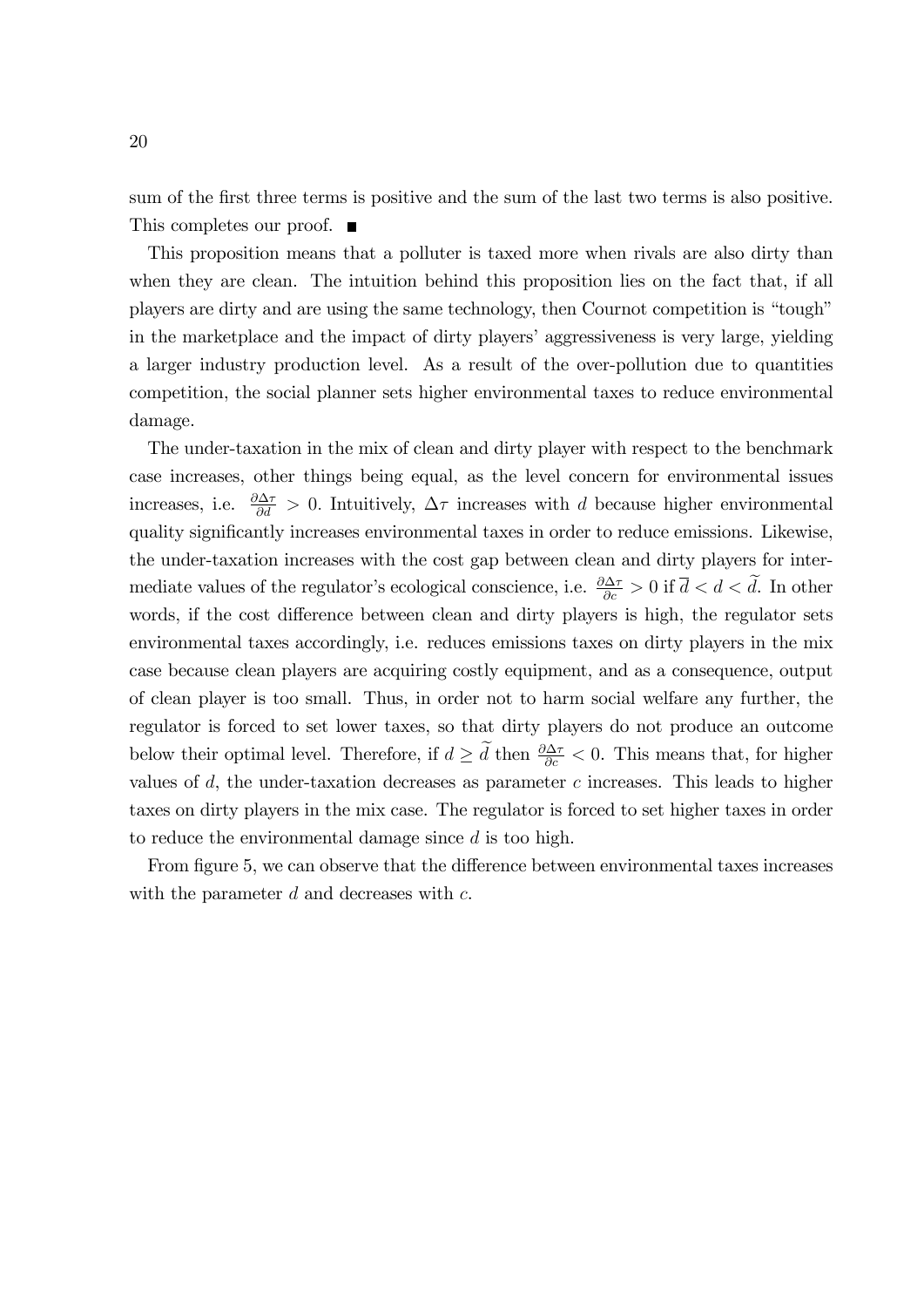

Figure 5:  $\Delta \tau$  for  $1 \le m \le 30$ ,  $n = 30$ , and for admissible parameter values d and c.

In addition, we can show that, in the presence of  $m$  clean players facing  $n$  dirty players in the marketplace, the output of a clean player is reduced with respect to the case in which it is dirty due to its productive inefficiency. Furthermore, the impact of the dirty players' aggressive behavior decreases with the magnitude of the emission tax. This yields a reduction in the output of a dirty player in the industry. Finally, the reduction in the aggregate output level implies unambiguously a decrease in the aggregate levels of emissions,  $\Delta \mathcal{E}$ , given by the following relation:

$$
\Delta \mathcal{E} = \frac{1 + mc(n + m + 2)}{1 + d(m + 1)^2} - \frac{1}{(d + 1)} = -\frac{m(m + 2)(d(1 - c) - c)}{(d + 1)(1 + d(m + 1)^2)} < 0
$$
\n(29)

This leads the social planner to strategically set a lower environmental tax on dirty players in the fragmentation case in order to avoid further distortions and inefficiencies in the marketplace.

As we can see in figure 6, from  $\Delta \mathcal{E}$ , it follows that total output is higher than the industry production level when the used technology by all players is dirty. As a result, consumers' surplus is larger in the market fragmentation case.

$$
\Delta Q^* = Q^*_{(z)} - Q^*_{(i,j)} = -\frac{m\left(d\left(1-c\right) - c\right)\left(d\left(m+1\right) - 1\right)}{\left(d+1\right)\left(1+d\left(m+1\right)^2\right)} < 0\tag{30}
$$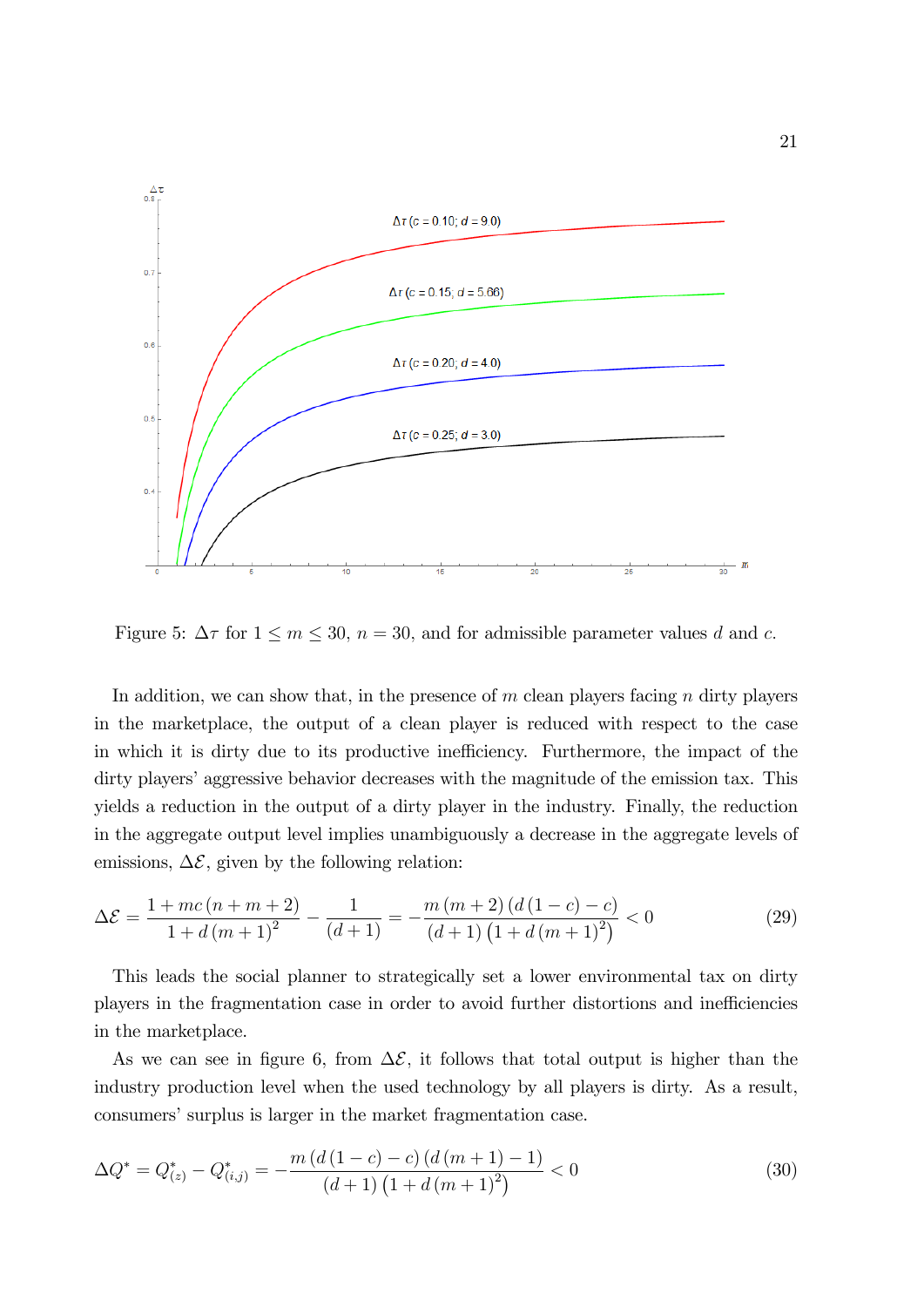

Figure 6:  $\Delta Q^*$  for  $1 \le m \le 30$ ,  $n = 30$ , and for admissible parameter values d and c.

#### 3. Welfare analysis

To complete our analysis, we need now to figure out the impact of clean players on welfare. To this end, we first characterize the resulting welfare function in the next proposition. Then we examine how the presence of clean players affects welfare.

**Proposition 8** In the context of mixed Cournot oligopoly, if  $d > \overline{d}$  then ex ante environmental regulation yields welfare benefits of

$$
W_{(i,j)}^* = \frac{n(n(1+2d)-d)}{2} (q_i^*)^2 + \frac{m(m+2)}{2(m+1)} q_j^* (2nq_i^* + (m+1) q_j^*)
$$
\n(31)

**Proof.** Straightforward using Lemma 2 and the definition of  $W^*_{(i,j)}$ .

We expressed the welfare function in term of output levels for ease of presentation and to avoid mathematical complications. Furthermore,  $W^*_{(i,j)}$  can be maximized by the direct choice of the equilibrium outputs under some mathematical conditions.  $W^*_{(i,j)}$  depends on the magnitude of the admissible parameter values of the model, and on the manner in which clean players interact with dirty players. It also depends on whether the industry output ameliorates or exacerbates the environmental problems.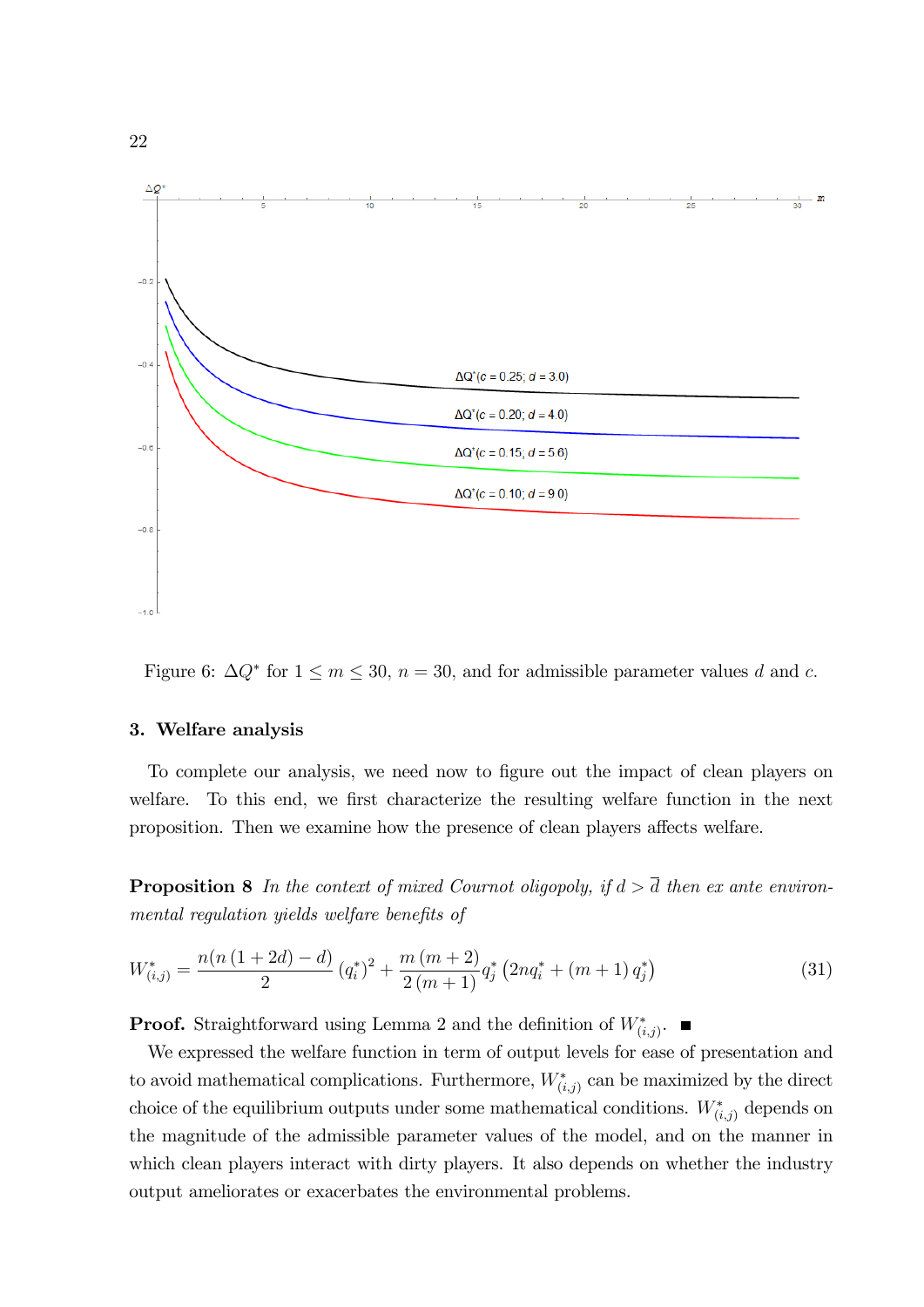

Figure 7: Social Welfare for  $1 \leq m \leq 30$ ,  $n = 30$ , and for admissible parameter values d and c:

We can show that  $W^*_{(i,j)}$  is an increasing function with respect to m. From figure 7, it can be seen how welfare changes as a function of  $m$  clean players and for admissible parameter values c and d. As the number of clean players increases,  $W^*_{(i,j)}$  increases and becomes flatter for higher values of  $m$ . Further, an increase in  $c$  and a decrease in  $d$  shift the curve downward which yields a lower welfare benefits. In fact, when the marginal abatement and production costs increase, clean players are less productively efficient in the marketplace. As a result, the competition in the marketplace is hard and dirty players overproduce which yields higher pollution level above the social optimum level, thereby generating more environmental damage. In the presence of environmental regulation, taxation reduces dirty players' production thus decreasing environmental damage. The net benefit is a reduction in social welfare. Figure 7 also describes how the welfare benefits from an increase in environmental stringency: an increase in d causes dirty producers to shift to a more environmentally friendly method of production and produces an upward shift in the welfare benefits.

Proposition 9 In the presence of m clean players in the marketplace, social welfare is higher than that under the benchmark case, i.e.  $\Delta W = W^*_{(i,j)} - W^*_{(z)} > 0$ .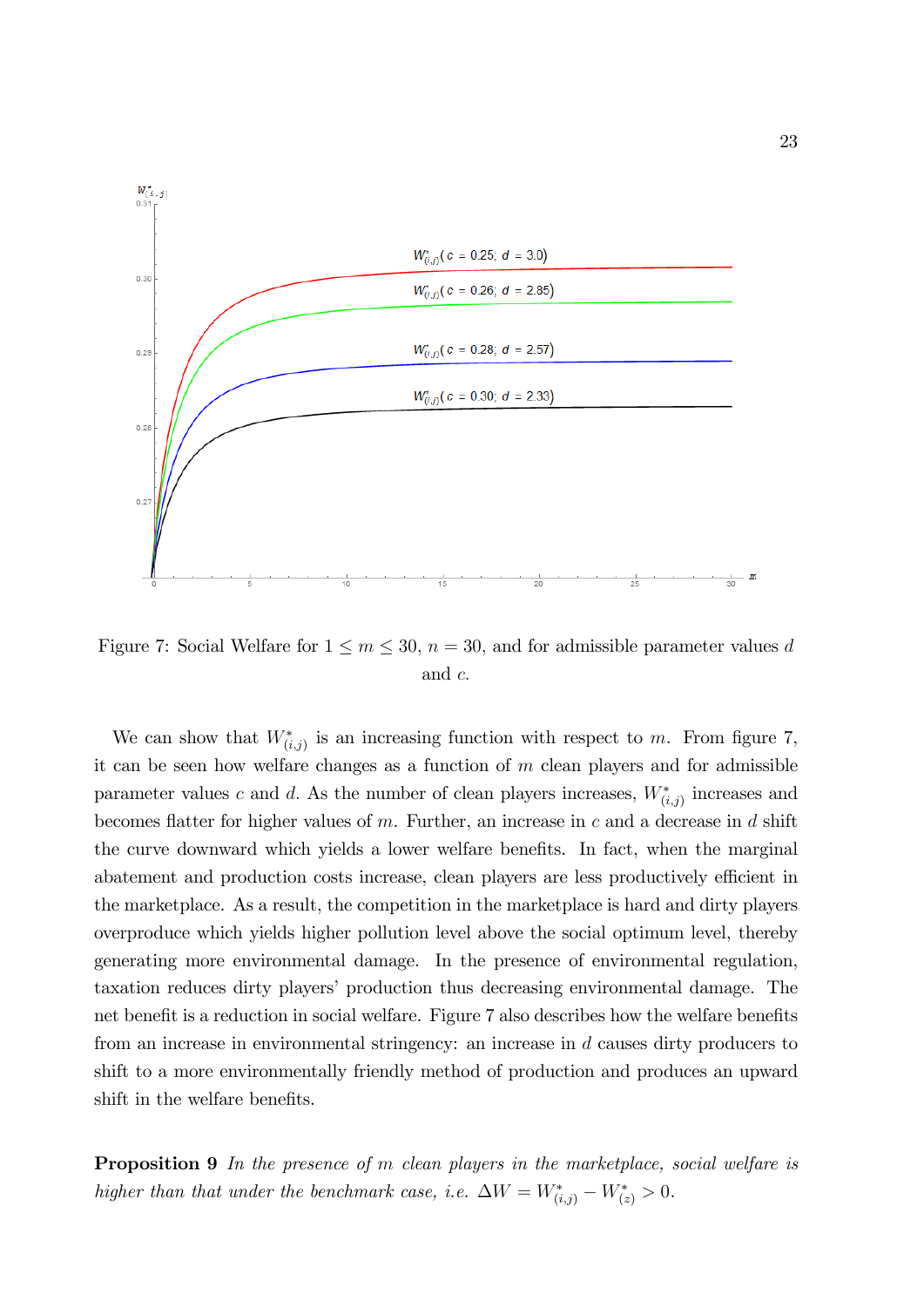Proof. Recall that

$$
\Delta W = \frac{(2d+1)\left(\left(nQ^*_{(z)}q_i^*\right)^2 - 1\right) - nd\left(Q^*_{(z)}q_i^*\right)^2}{2\left(Q^*_{(z)}\right)^2} + \frac{m(m+2)}{2(m+1)}q_j^*\left(2nq_i^* + (m+1)q_j^*\right) + \frac{d}{2(n+m)\left(Q^*_{(z)}\right)^2} > 0. \tag{32}
$$

A simple comparison of welfare under both cases yields the results of Proposition 9.

Figure 8 gives a graphical representation of  $\Delta W$ . It depicts welfare benefits in the  $(m, \Delta W)$ -space for  $n = 30$  and for admissible parameter values d and c. From the numerical simulations result, we observe that  $\Delta W > 0$ . Under emission taxes, the presence of m clean players in the industry implies highest social welfare, since environmental regulation induces the socially optimal output. Further, as  $c$  increases and  $d$  decreases, the curve representing  $\Delta W$  shifts downward which is economically intuitive. Not only that but, as the number of clean players increases in the marketplace and approaches the number of dirty players in the industry, the curve becomes flatter for a given value of c and d. This result suggests that, even if players are symmetric in their cost structure within each subgroup, a regulator can not underestimate the welfare benefit of regulation.



Figure 8:  $\Delta W$  for  $1 \le m \le 30$ ,  $n = 30$ , and for admissible parameters values d and c.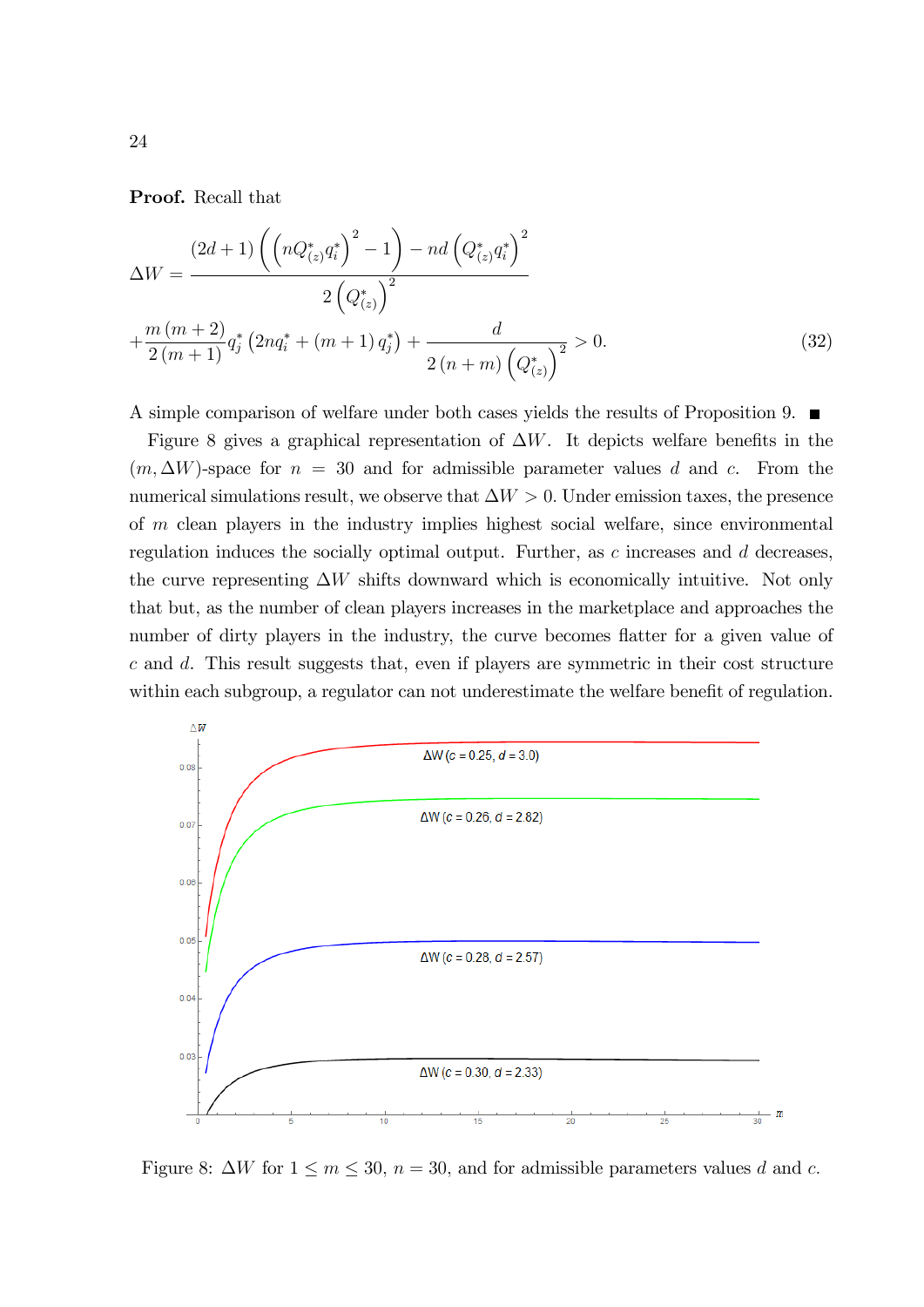# Conclusion and Policy Implications

If we accept that we inhabit a world with serious and severe environmental problems, then changes that affect those problems have to be undertaken. The point of environmental regulation and of designing an environmental tax system is to accomplish deep and structural changes in the economic and ecological behavior of individuals, households, firms, and institutions in order to curtail environmentally and ecologically undesirable effects. Hence, it is reasonable that policy makers view environmental related issues through the lens of environmental economists. That conclusion reinforces the argument in favor of the use of market-based instruments in environmental regulation. The environmental effectiveness and economic efficiency of emissions taxes could be improved further if they are well designed and implemented.

Choosing the appropriate environmental policy is a key part of successful regulation. Environmental taxation has been broadly analyzed in the literature on environmental economics. Regulators often face imperfect competition and strategic behaviors. Although many authors analyzed emission taxes in mixed duopolistic markets, there are few works analyzing environmental policy in large oligopoly market structure and the impact of the regulator's level of concern for environmental issues on the tax setting process.

Our paper deals with market power and strategic behavior in a Cournot-type environmental policy game. We kept the formalism down to a minimum focusing on simple ideas and concepts. Obviously, our results are in part specific to our setting but they do raise the issue that is not evident how the regulator's environmental concern affect the tax setting process in a mix of clean and dirty strategic players. An interesting application of the model is to an international carbon-energy market with countries as players. The paper shows that emission taxes strongly depend on the market structure and are a useful instrument for improving economic welfare. It also shows that higher taxes lower outputs and impact welfare through two channels, pollution reduction and strategic behaviors. The optimal taxation reduces the pollution harm and enhances social welfare.

In the benchmark case, our results are closely related to those in the literature on environmental taxation. Therefore, important changes appear in the mixed oligopoly case. We show that the presence of clean players in the market is welfare improving. Furthermore, the tax design issues can have significant effects on the strategic decision of dirty players and rely on a wide range of considerations in the presence of clean players. We also highlight the incentives created by the use of emissions taxes to adopt environmentally friendly technology by dirty players. Comparative statics have been performed in order to illustrate our findings. The results obtained and the conclusions drawn for this model are valid for the entire range of the parameters defining the ex ante policy game.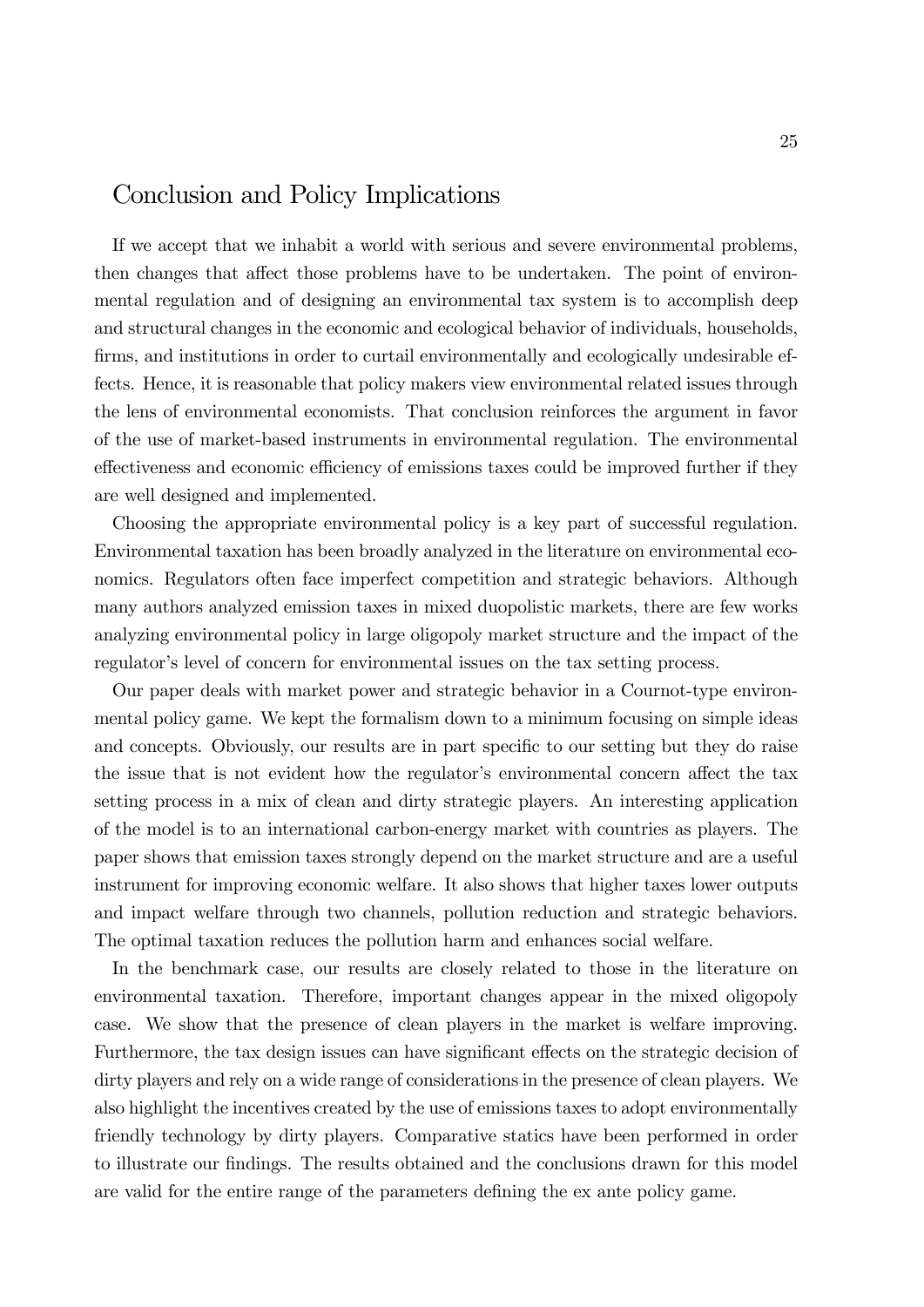We are aware that our results are defined within the context of a simplified model that is general in some respects, but they obviously depend on other less general assumptions. For example, one of our simplifications comprised the normalization of production costs to zero. Although this variable does not affect the optimal tax rates in this setting of the model, it can easily be included. Our analysis can also be refined to include the choice of the technology before taking any production decision. It can be extended to include asymmetric information between the social planner and both, clean and dirty players in the market. Interestingly, our analysis can easily be adapted to deal with other cases which can shed more light on the optimal environmental taxes in large industrial markets (such as mixed Bertrand oligopoly with differentiated products, Hotelling spatial competition, and even Stackelberg competition). It would be interesting to explore these extensions in the future.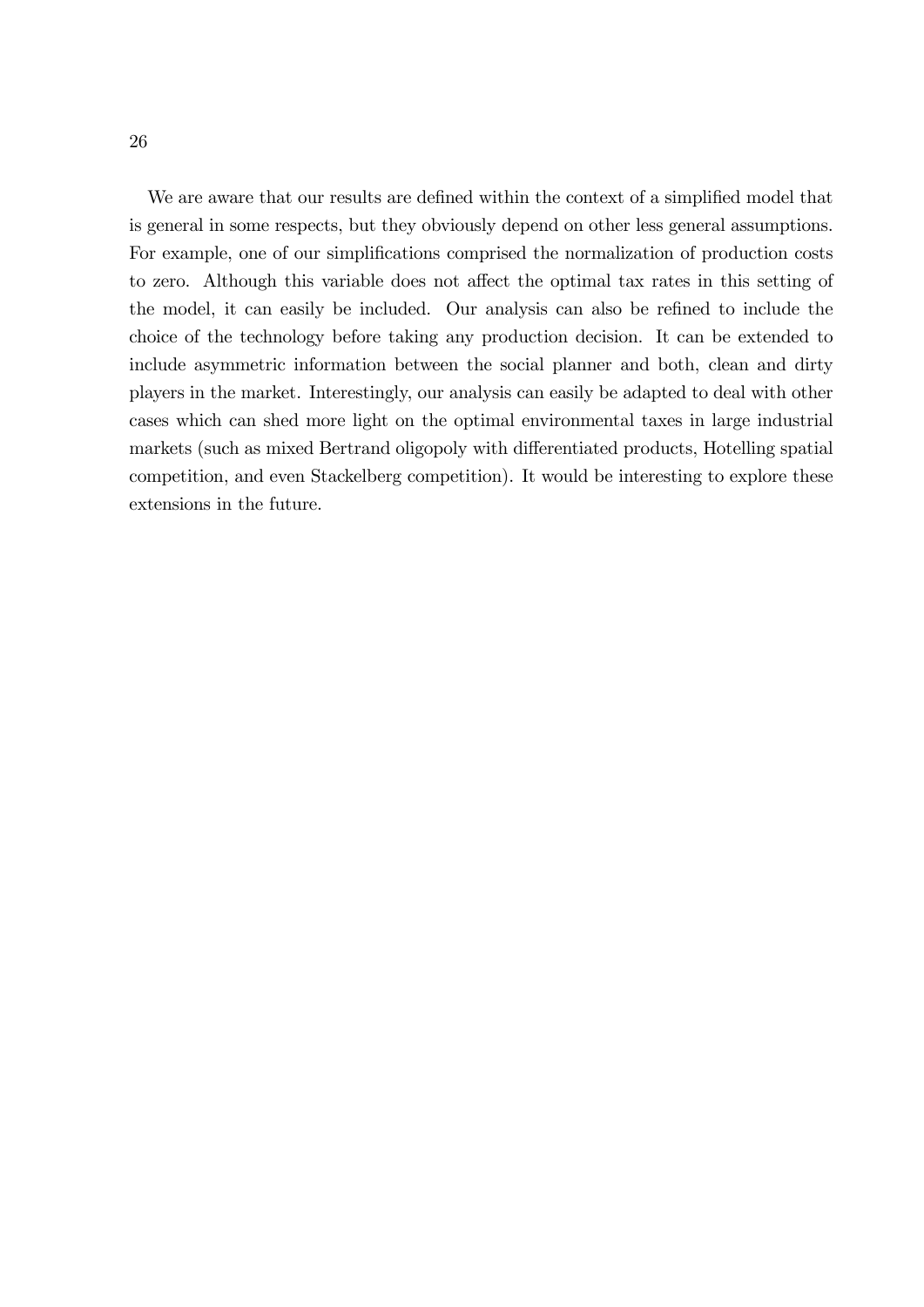### Appendix A: The benchmark case

We study a two-stage game where, in the first stage, the social planner selects an emission fee  $\tau_z$  and then all players respond by choosing an output level  $q_z, \forall z \in Z$ . We assume that all players are risk neutral and are profit-maximizers. At the second period, each player  $z, \forall z = 1, \ldots, h$ , chooses  $q_z$  in order to maximize its profits. Specifically, a z player solves:

$$
\max_{q_z} \tau_{z,z \in Z} \equiv (1 - c_z - q_z - q_{-z}) q_z - \tau_z e_z \tag{A1}
$$

where  $q_{-z} = \sum_{k \neq z} q_k$  is the combined output of all players except firm z.

In the case all players are supposed to be dirty, i.e. the cost gap between players is  $c_z = 0$ , the profit function for any z becomes  $\pi_{z,z\in Z} \equiv (1 - q_z - q_{-z}) q_z - \tau_z e_z$ . Since we simplified the problem for expositional purposes by assuming that  $q_z = e_z$ , then any z player has to:

$$
\max_{q_z} \pi_z \equiv (1 - q_z - q_{-z} - \tau_z) q_z \tag{A2}
$$

which leads to the following first-order conditions defining the equilibrium levels of outputs:

$$
\frac{\partial \pi_z}{\partial q_z}(\cdot) = 1 - 2q_z - q_{-z} - \tau_z = 0 \tag{A3}
$$

The second-order conditions are satisfied:

$$
\frac{\partial^2 \pi_z}{\partial q_z^2} (\cdot) = -2 < 0 \tag{A4}
$$

The first-order conditions give the optimal reaction functions for all players.  $\forall z =$  $1, \ldots, h$ :

$$
q_z = \frac{1 - q_{-z} - \tau_z}{2} \Rightarrow q_1 + \dots + 2q_z + \dots + q_h = 1 - \tau_z
$$
 (A5)

We are interested in the equilibrium in which the outcomes of all dirty players are symmetric. In this case,  $\forall z = 1, \ldots, h, (c_1, \ldots, c_z, \ldots, c_h) = (0, \ldots, 0, \ldots, 0),$  then  $q_1 =$  $\cdots = q_z = \cdots = q_h$ . Adding-up the first-order conditions, we obtain an expression for equilibrium total output:

$$
Q_{(z)} = \frac{h(1 - \tau_z)}{h + 1}
$$
 (A6)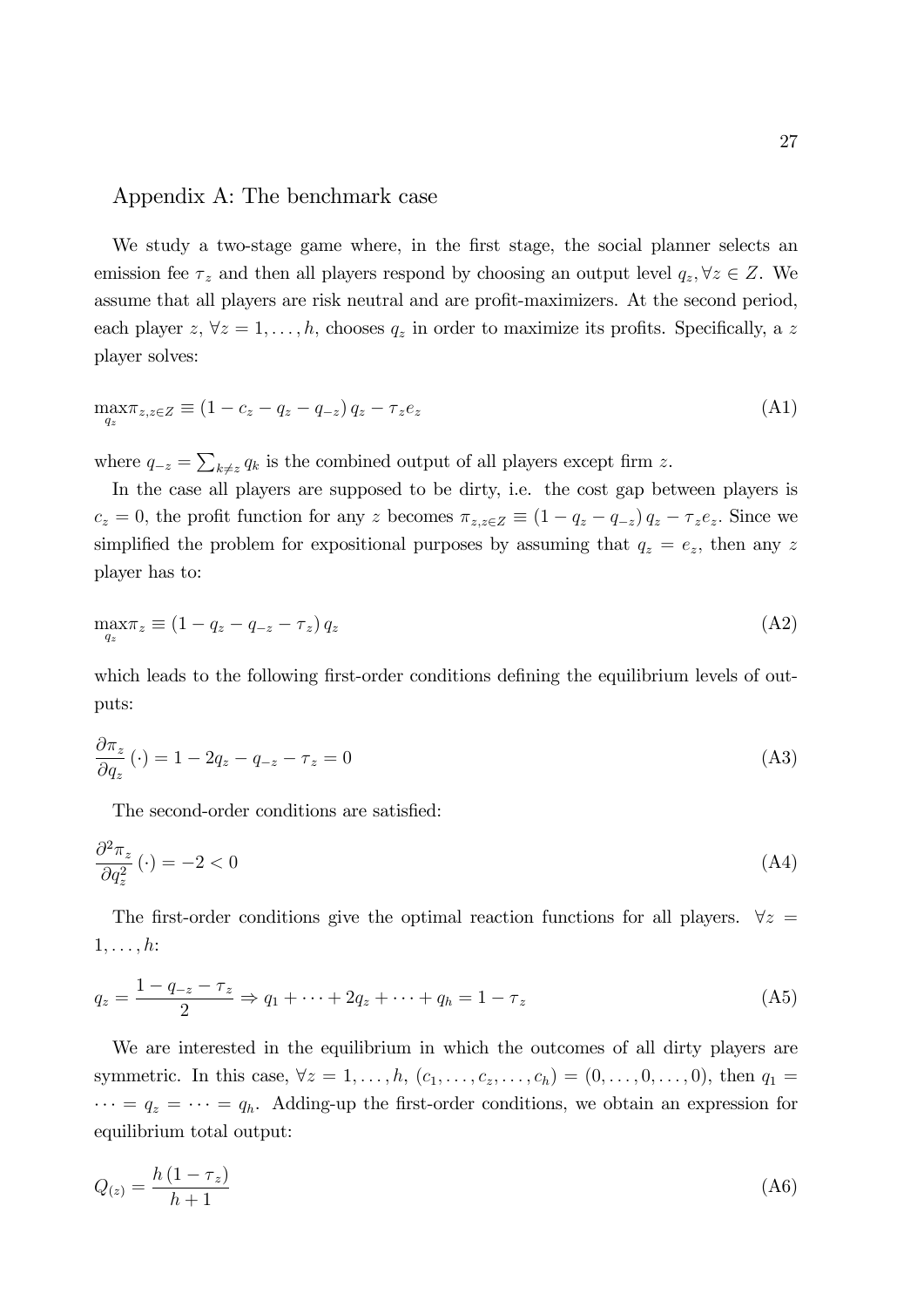and  $\forall z = 1, \ldots, h$ ,

$$
q_z = \frac{(1 - \tau_z)}{h + 1} \tag{A7}
$$

The last two equations show that raising environmental tax reduces players' individual production levels and the output of the industry, which causes their emissions to decrease with the tax. It is easy now to calculate the equilibrium price:

$$
p_{(z)} = \frac{1 + h\tau_z}{h + 1} \tag{A8}
$$

Finally,  $\forall z = 1, \ldots, h$ ,

$$
\pi_{(z)} = (q_z)^2 = \left(\frac{1 - \tau_z}{h + 1}\right)^2\tag{A9}
$$

Since the product is homogeneous, it is straightforward to compute equilibrium consumers' surplus:

$$
CS_{(z)} = \frac{1}{2}Q^2 = \frac{1}{2}\left(\frac{h(1-\tau_z)}{h+1}\right)^2
$$
\n(A10)

Adding-up consumers' surplus and environmental damages generated by the production activity, we obtain:

$$
CS_{(z)} - D_{(z)} = \frac{1}{2} (1 - d) \left( \frac{h (1 - \tau_z)}{h + 1} \right)^2
$$
\n(A11)

Let  $\Pi = \sum_{z,z \in Z} \pi_{(z)}$ . Since all players are dirty, then,

$$
\Pi_{(z)} = h \left(\frac{1 - \tau_z}{h + 1}\right)^2 \tag{A12}
$$

Finally, the regulator total expected revenue generated by pollution taxes can be written:

$$
R_{(z)} = \sum_{z,z \in Z} \tau_z \left(\frac{1 - \tau_z}{h + 1}\right) \tag{A13}
$$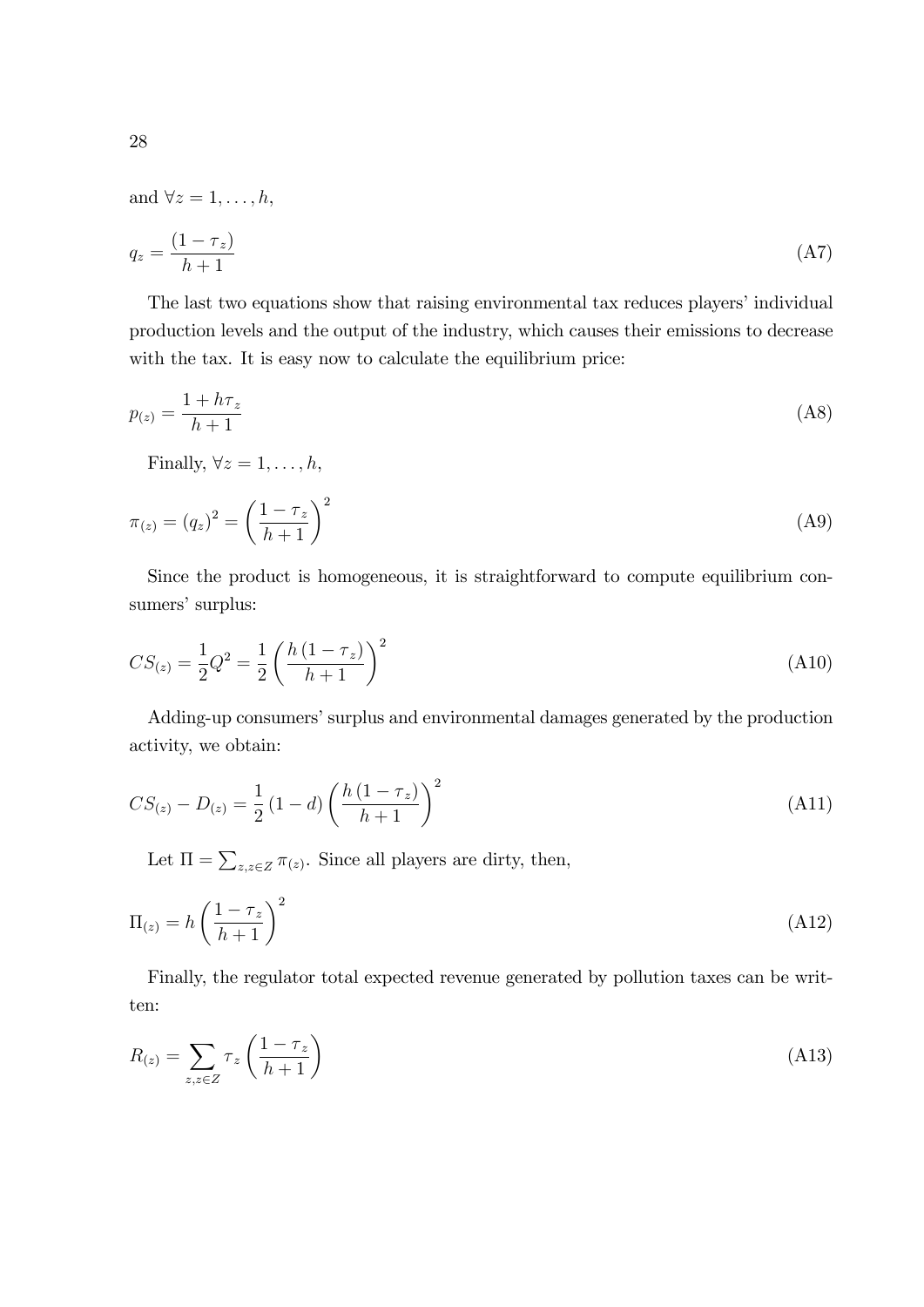At the first stage, the regulator sets the tax rule that maximizes the social welfare function given by:

$$
\max_{\tau_z} W_{(z)} \equiv \frac{1}{2} \left( 1 - d \right) \left( \frac{h \left( 1 - \tau_z \right)}{h + 1} \right)^2 + h \left( \frac{1 - \tau_z}{h + 1} \right)^2 + h \tau_z \left( \frac{1 - \tau_z}{h + 1} \right) \tag{A14}
$$

Differentiating the social welfare function given in  $(A14)$  with respect to the tax gives the solution of this optimization problem<sup>16</sup> which yields the result presented in Proposition 1:

$$
\frac{\partial W_{(z)}}{\partial \tau_z}(\cdot) = -\frac{h\left(1 + hd\left(-1 + \tau_z\right) + h\tau_z\right)}{\left(h+1\right)^2} = 0 \Rightarrow \tau_z^* = \frac{hd - 1}{h\left(d+1\right)}
$$

It is easy to verify that the second-order conditions are satisfied, i.e.  $\frac{\partial^2 W_{(z)}}{\partial \tau^2}$  $\frac{d^2W_{(z)}}{\partial\tau_z^2}=-\frac{h^2(d{+}1)}{\left(h{+}1\right)^2}<$ 0.

#### Appendix B: The market fragmentation case

Under the market fragmentation adopted in the text,  $n$  dirty players and  $m$  clean players with  $h = n + m$ , as previously defined,  $\forall i = 1, \ldots, n, c_{i,i \neq j} = 0$  and  $\forall j = 1, \ldots, m, c_{j,i \neq j} = 1$ c. Since we assumed that  $e_i = q_i$  then a player  $i, i \in N$ , has to:

$$
\max_{q_i} \pi_{i,i \in N} \equiv \left( 1 - q_i - q_{-i} - \sum_{j=1}^m q_j - \tau_i \right) q_i
$$
 (B1)

where  $q_{-i} = \sum_{l \neq i, i, l \in N} q_l$  is the combined output of all dirty players except player i. This leads to the following first-order conditions defining the equilibrium levels of outputs for any  $i \in N$ :

$$
\frac{\partial \pi_i}{\partial q_i}(\cdot) = 0 \Rightarrow 1 - 2q_i - q_{-i} - \sum_{j=1}^m q_j - \tau_i = 0
$$
\n(B2)

The second-order conditions are satisfied:

$$
\frac{\partial^2 \pi_i}{\partial q_i^2}(\cdot) = -2 < 0 \tag{B3}
$$

The first-order conditions give the optimal reaction function for each  $i$  player:

$$
q_1 + \dots + 2q_i + \dots + q_j + \dots + q_h = 1 - \tau_i, \forall i = 1, \dots, n
$$
 (B4)

<sup>&</sup>lt;sup>16</sup>It is convenient to solve the welfare maximization problem by using the equilibrium output  $q_z$  as choice variables, and afterward infer the optimal tax. The two methodes yield the same solution.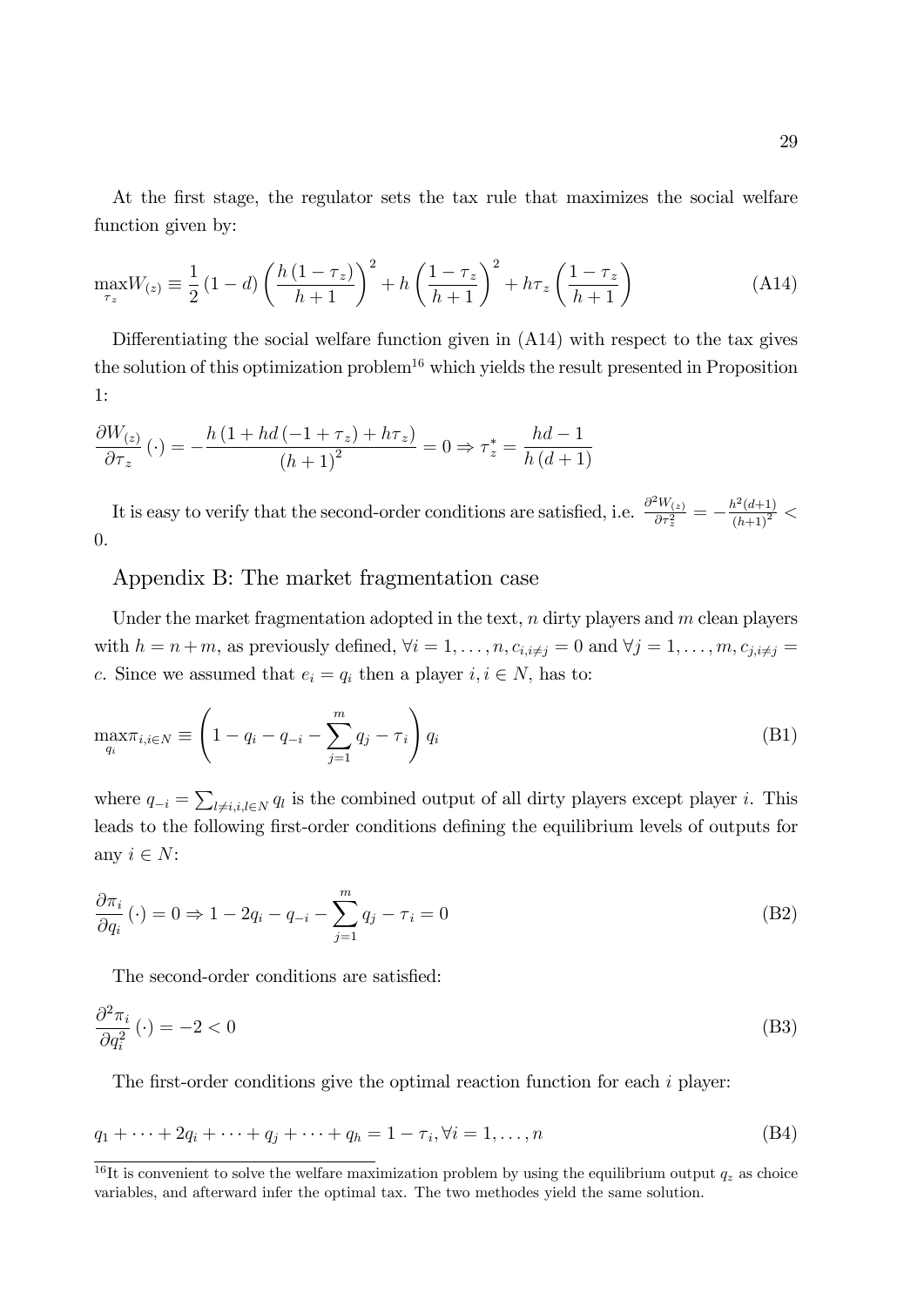Now we consider players using clean technology.  $\forall j = 1, ..., m, i \neq j$  each player j has to:

$$
\max_{q_j} \pi_{j,j \in M} \equiv \left(1 - q_j - q_{-j} - \sum_{i=1}^n q_i - c\right) q_j
$$
 (B5)

where  $q_{-j} = \sum_{f \neq j} q_f$  is the combined output of all clean players except player j. The first-order conditions to maximize this profit function are:

$$
\frac{\partial \pi_j}{\partial q_j}(\cdot) = 0 \Rightarrow 1 - 2q_j - q_{-j} - \sum_{i=1}^n q_i - c = 0
$$
\n(B6)

Again, the second-order conditions for a maximum is satisfied, i.e.  $\frac{\partial^2 \pi_j}{\partial \sigma^2}$  $\frac{\partial^2 \pi_j}{\partial q_j^2}\left(\cdot\right)\,=\,-2\,<\,$ 0. The first-order conditions give the optimal reaction function for each j firm.  $\forall j =$  $1, \ldots, m$ :

$$
q_1 + \dots + q_i + \dots + 2q_j + \dots + q_h = 1 - c \tag{B7}
$$

Adding-up the first-order conditions for  $h = n + m$ , we obtain an expression for equilibrium total output:

$$
(h+1)(q_1 + \dots + q_z + \dots + q_h) = \left(n - \sum_{i=1}^n \tau_i\right) + \left(m - \sum_{j=1}^m c\right)
$$
 (B8)

Since we are interested in the equilibrium in which the outcomes of all players in each subset are symmetric, then the last relation gives the industry output level:

$$
Q_{(i,j)} = \sum_{i=1}^{n} q_i + \sum_{j=1}^{m} q_j = \frac{h - n\tau_i - mc}{h + 1}
$$
 (B9)

It is easy now to calculate equilibrium price:

$$
p_{(i,j)} = 1 - Q_{(i,j)} = \frac{1 + n\tau_i + mc}{h + 1}
$$
\n(B10)

Using the first order conditions for any  $i \in N$  and  $j \in M$ ,  $i \neq j$ , individual output levels in equilibrium are given by:

$$
q_i = \frac{1 - (m+1)\tau_i + mc}{h+1}
$$
 (B11)

30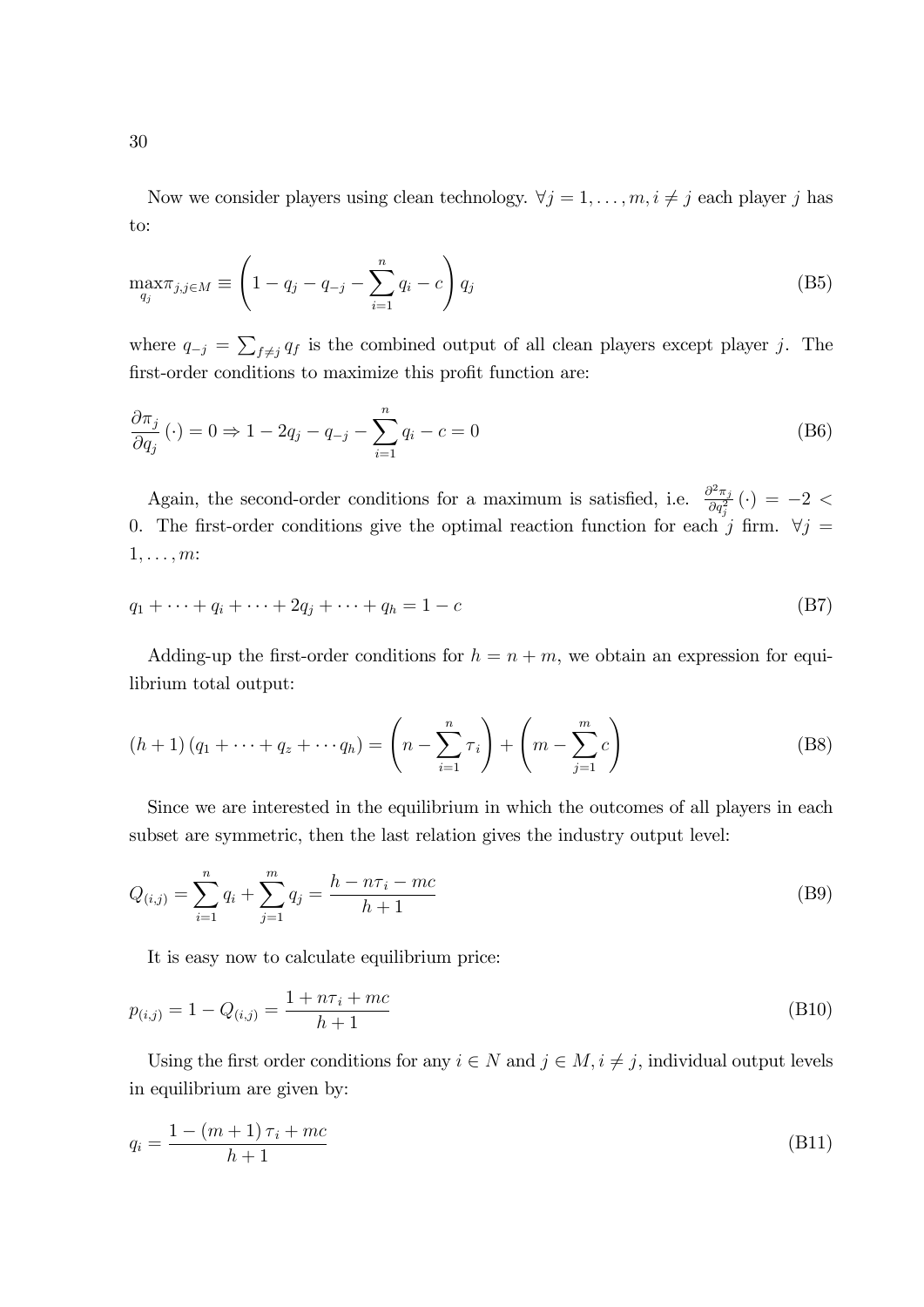and,

$$
q_j = \frac{1 - (n+1)c + n\tau_i}{h+1}
$$
 (B12)

Finally,  $\forall i \in N, j \in M$ , profits are given by the following expressions:

$$
\pi_i = \left(\frac{1 - (m+1)\tau_i + mc}{h+1}\right)^2\tag{B13}
$$

and,

$$
\pi_j = \left(\frac{1 - (n+1)c + n\tau_i}{h+1}\right)^2\tag{B14}
$$

Since the product is homogeneous, it is straightforward to compute equilibrium consumers' surplus,

$$
CS_{(i,j)} = \frac{1}{2} \left( \frac{h - n\tau_i - mc}{h + 1} \right)^2
$$
 (B15)

Let  $\Pi_i = \sum_{i=1}^n \pi_i$ . Then, the aggregate profits for all dirty players are:

$$
\Pi_i = n \left( \frac{1 - (m+1)\tau_i + mc}{h+1} \right)^2 \tag{B16}
$$

And, if  $\Pi_j = \sum_{j=1}^m \pi_j$  then the aggregate profits for all clean players are:

$$
\Pi_j = m \left( \frac{1 - (n+1)c + n\tau_i}{h+1} \right)^2 \tag{B17}
$$

The environmental damage generated by the production activity of dirty players is given by:

$$
D_{(i,j)} = \frac{n^2}{2} d \left( \frac{1 - (m+1)\tau_i + mc}{h+1} \right)^2
$$
 (B18)

Finally, the government total expected revenue generated by pollution taxes,  $R_{(i,j)}$ , can be written:

$$
R_{(i,j)} = n\tau_i \left(\frac{1 - (m+1)\tau_i + mc}{h+1}\right)
$$
\n(B19)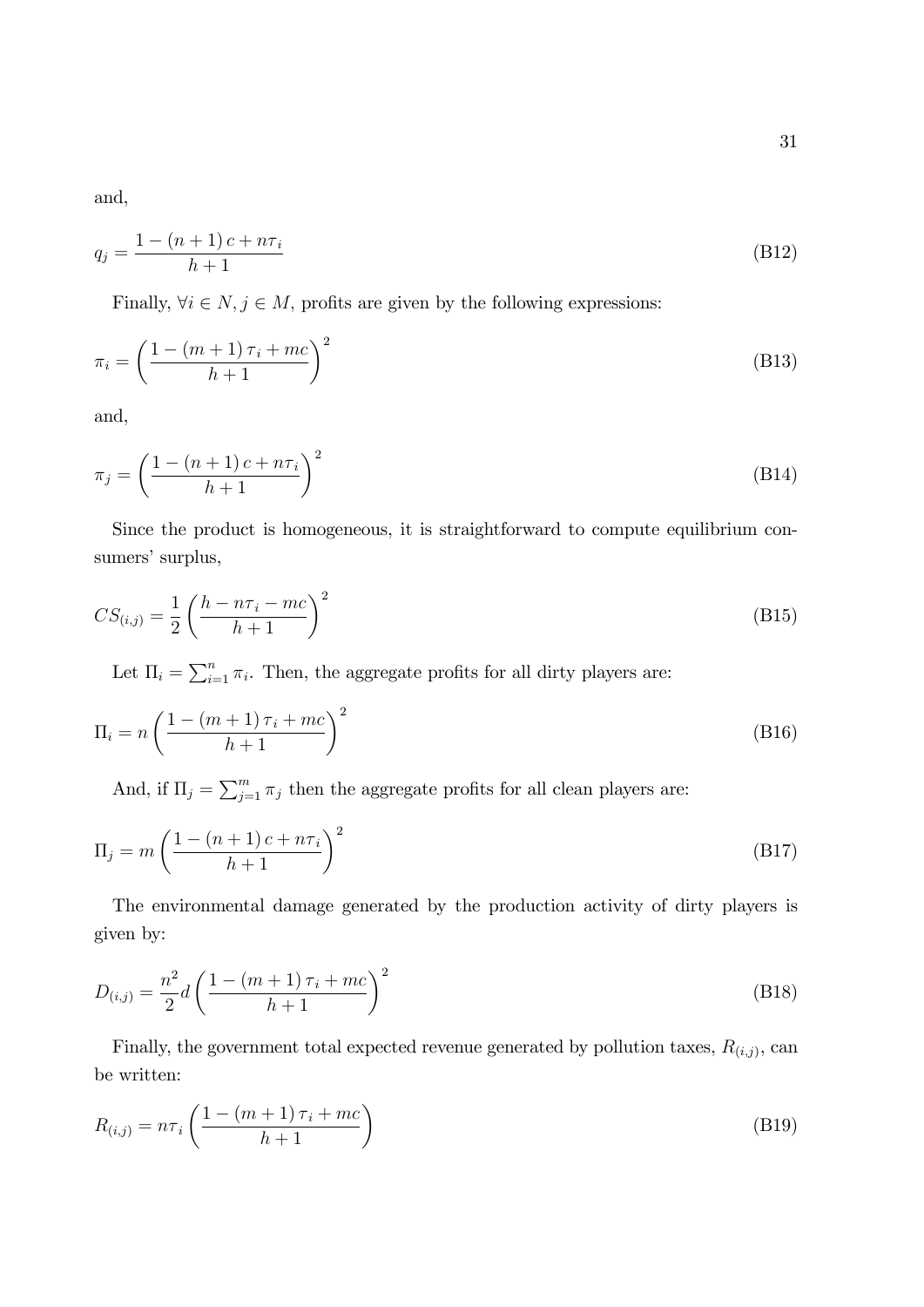At the first stage, the regulator has to determine the pollution taxes that maximize the social welfare function defined in  $(5)$ .

$$
\max_{\tau_i} W_{(i,j)} \equiv \frac{1}{2} \left( \frac{h - n\tau_i - mc}{h + 1} \right)^2 + n \left( \frac{1 - (m+1)\tau_i + mc}{h + 1} \right)^2 + m \left( \frac{1 - (n+1)c + n\tau_i}{h + 1} \right)^2
$$

$$
- \frac{n^2}{2} d \left( \frac{1 - (m+1)\tau_i + mc}{h + 1} \right)^2 + n\tau_i \left( \frac{1 - (m+1)\tau_i + mc}{h + 1} \right) \quad (B20)
$$

Differentiating the social welfare function with respect to the tax yields the optimal environmental tax given in Proposition 3:

$$
\frac{\partial W_{(i,j)}}{\partial \tau_i} = \frac{n}{(h+1)^2} \left[ -n\tau_i \left( 1 + d \left( 1 + m \right)^2 \right) + nd \left( 1 + m \right) \left( 1 + mc \right) - 1 - mc \left( m + n + 2 \right) \right] = 0
$$
  

$$
\Rightarrow \tau_i^* = \frac{nd \left( m + 1 \right) \left( 1 + mc \right) - 1 - mc \left( n + m + 2 \right)}{n + nd \left( m + 1 \right)^2}
$$

Again, the second-order conditions are satisfied, i.e.  $\frac{\partial^2 W_{(i,j)}}{\partial \tau^2}$  $\frac{W_{(i,j)}}{\partial \tau_i^2} = -\frac{n^2 \left(1+d(1+m)^2\right)}{\left(h+1\right)^2} < 0.$ 

32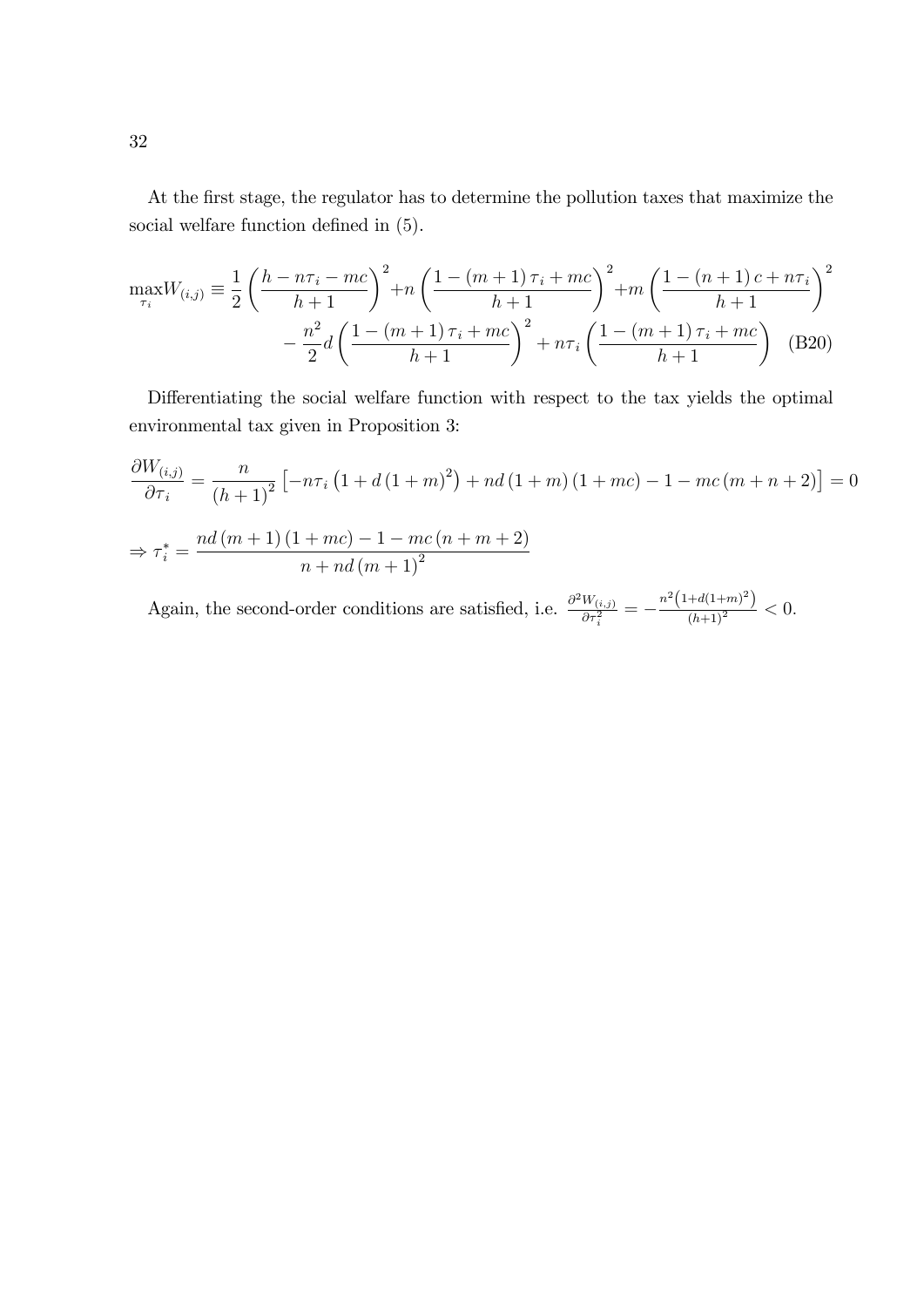## References

Amir, R. Nannerup, N., 2005. Asymmetric Regulation of Identical Polluters in Oligopoly Models. Environmental and resource Economics, 30: 35-48.

Antelo, M. and Loureiro, M. L., 2009(a). Asymmetric Information, Signaling and Environmental Taxes in Oligopoly. Ecological Economics, 68, 5: 1430-1440.

Antelo, M. and Loureiro, M. L., 2009(b). Soft Fiscal Policies For a Polluting Monopolist. The Energy Journal, 30, 2: 169-192.

Bárcena-Ruiz, J. C. and Garzón M. B., 2006. Mixed Oligopoly and Environmental Policy. Spanish Economic Review, 8: 139-160.

Bárcena-Ruiz, J. C. and Garzón M. B., 2003. Strategic Environmental Standards, Wage Incomes and the Location of Polluting Firms. Environmental and Resource Economics, 24: 121-139.

Barnett, A. H., 1980. The Pigouvian Tax Rule under Monopoly. American Economic Review, 70: 1037-1041.

Barros, P. P., 1998. Endogenous Mergers and Size Asymmetry of Merger Participants. Economics Letters, 60: 113-119.

Bovenberg, L. and de Mooij, R., 1994. Environmental Levies and Distortionary Taxation. American Economic Review, 84: 1085-1089.

Buchanan, J. M., 1969. External Diseconomies, Corrective Taxes, and Market Structure. American Economic Review, 59: 174-177.

Carlsson, F., 2000. Environmental Taxation and Strategic Commitment in Duopoly Models. Environmental and Resource Economics,  $15: 243 - 256$ .

Damania, D., 1996. Pollution Taxes and Pollution Abatement in an Oligopoly Supergame. Journal of Environmental Economics and Management, 30: 323-336.

Espinola-Arredondo, A. and Munez-Garcia, F., 2013. When Does Environmental Regulation Facilitate Entry-Deterring Practices, Journal of Environmental Economics and Management, 65: 133-152.

Farzin, Y. H., 2003. The Effects of Emissions Standards on Industry. Journal of Regulatory Economics, 24, 3: 315-327.

Heyes, A., 2009. Is Environmental Regulation Bad for Competition? A Survey. Journal of Regulatory Economics, 36, 1: 1-28.

Katsoulacos, Y. and Xepapadeas, A., 1996. Emission Taxes and Market Structure. In C. Carraro, Y. Katsoulacos and A. Xepapadeas, eds., Environment Policy and Market Structure, Dordrecht, Kluwer Academic Publishers, 3-22.

Katsoulacos, Y. and Xepapadeas, A., 1995. Environment Policy under Oligopoly with Endogenous Market Structure. Scandinavian Journal of Economics, 97: 411-420.